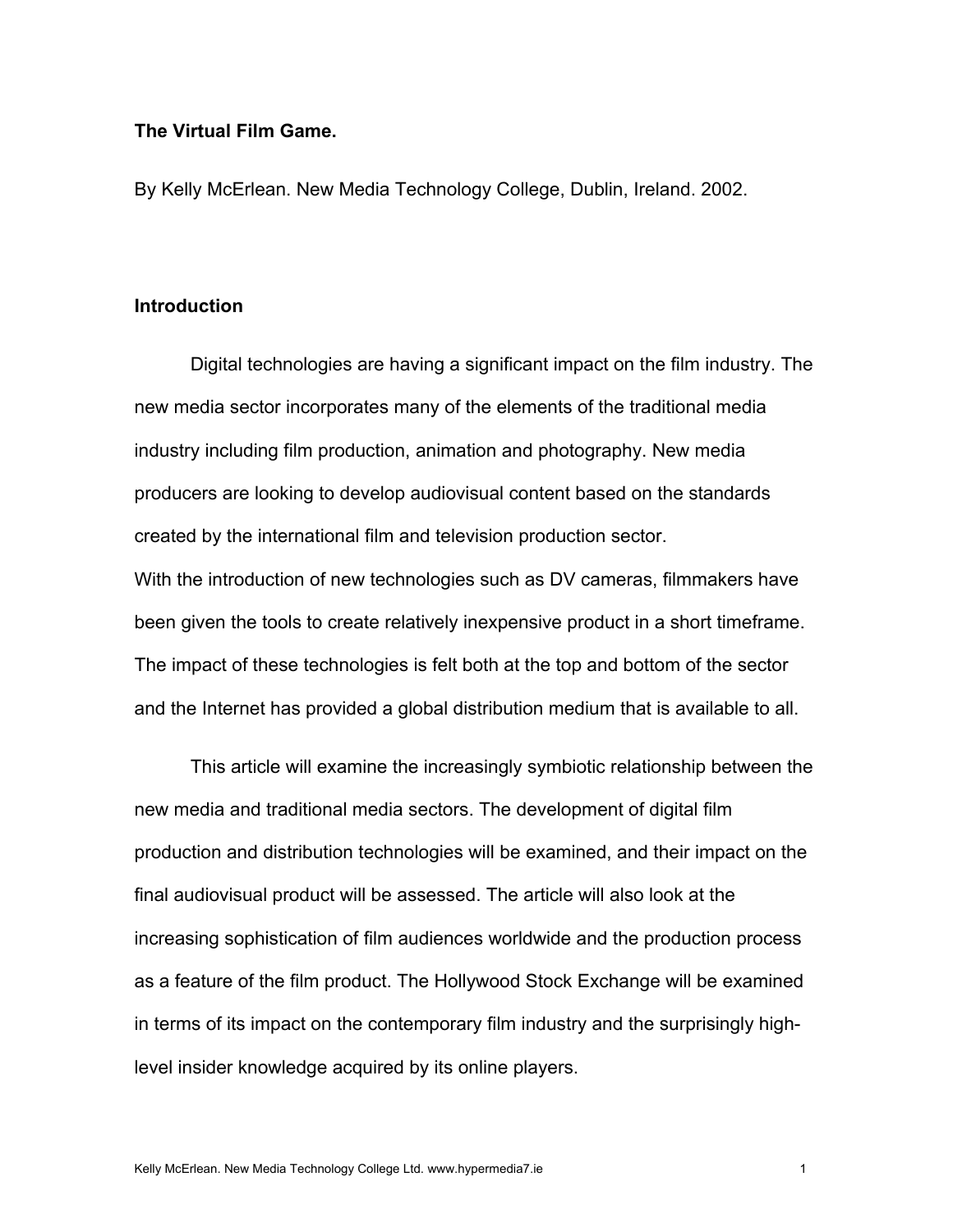#### **The Hollywood Stock Exchange**

The global film industry has long looked for accurate indicators of the potential performance of their product in both local and international markets. In recent years, Hollywood output has developed scripts built around the 'lowest common denominator for global product', a product which can be successfully sold across the world by virtue of its international star, storyline, setting, effects package etc. In the US, income derived from the local market can no longer support inflated budgets and so the product's narrative is designed to work across a variety of cultures. This has led to the 'dumbing down' of film product and, following significant media mergers, has created barriers to entry to the film production and distribution sector. Media mergers have led to the creation of media conglomerates capable of dwarfing the competition due to vertical integration. These companies also aim to 'trim down to focus on businesses that are strong cash flow and high-growth, and get out of the businesses that aren't' (Fabrikant 1995). Obviously these mergers may not proceed according to plan and expected synergies may not develop, but generally they attain significant market share and their dominance of the market cannot be challenged by independent operators.

The US media sector has promoted the development of many new media technologies which are in everyday use. These include streaming media, online news channels and interactive television. The film sector in particular has traditionally employed expensive marketing techniques to attract pre-selected demographic and ethnographic groups. Today, the US film industry is looking to a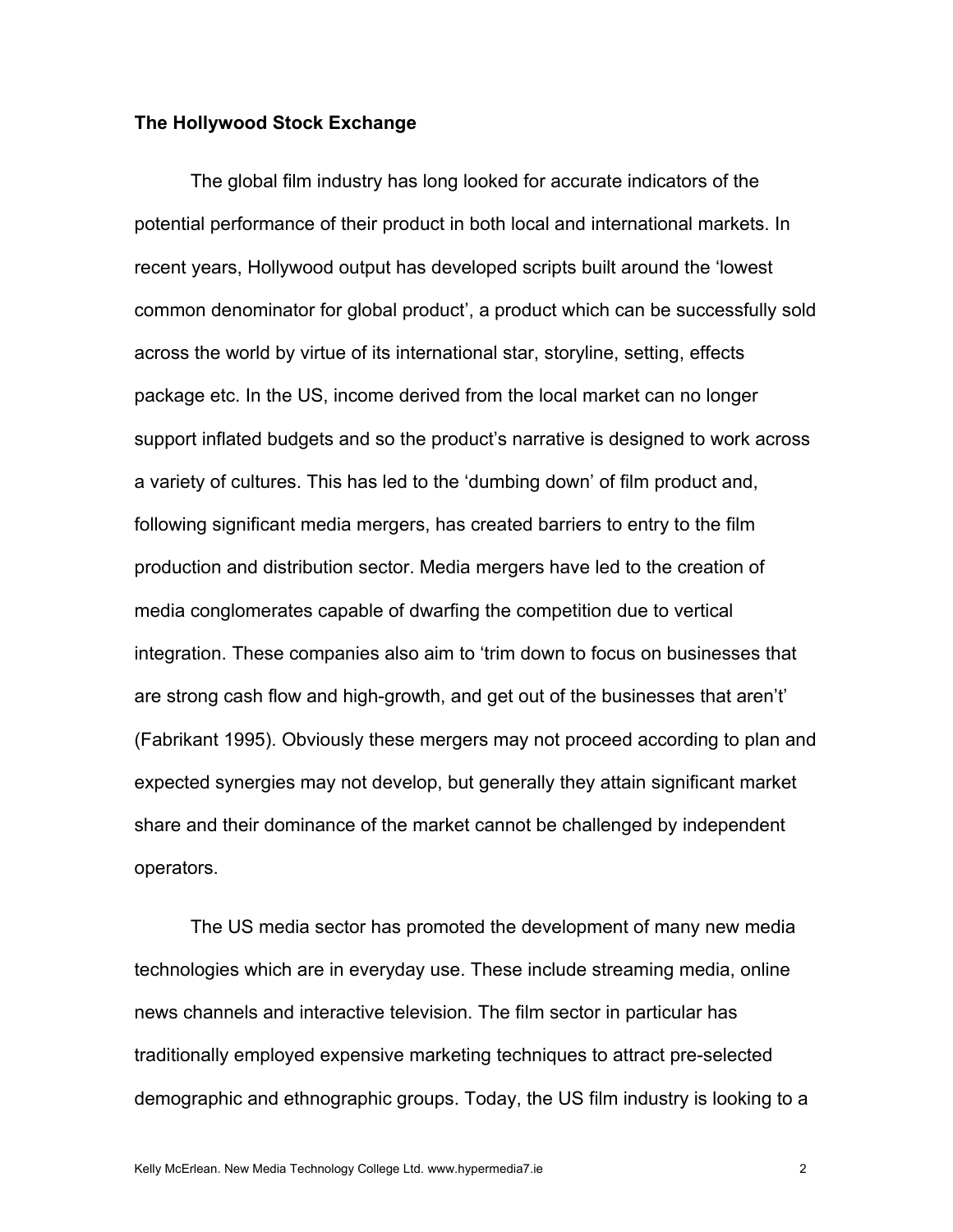new kind of indicator in order to assess the potential success of films, which are either 'in development', or languishing at the 'concept' stage. It is collectively known as 'the Internet buzz' and its main protagonist is 'The Hollywood Stock Exchange'.

## **HSX History**

The Hollywood Stock Exchange, or HSX, is published online at www.hsx.com. Founded in 1996, it is defined as an 'an integrated marketing, research and technology company driven by its patented entertainment stock market.' HSX's three-quarter million online traders can purchase and sell virtual shares of movies, music and stars. This virtual market is based on supply-anddemand. Consumers can systematically trade 'virtual entertainment securities' via the exchange.

Market research has always been the main goal of HSX. HSX derives income from this process via the syndication to various institutions of information gathered as a result of online transactions. The parent company of HSX is Cantor Index Ltd. Cantor is an online financial spread-betting firm, based in California.

In February 2001 HSX launched its first subscription-based market research applications. HSX Research aimed to become the leading provider of information to the entertainment research market. The primary application developed by the group, HSX Trader Insight, 'consists of six dynamic reports that provide clients with long-lead estimates of audience awareness, intention and box office projecting for all film projects'. Further applications, including advertising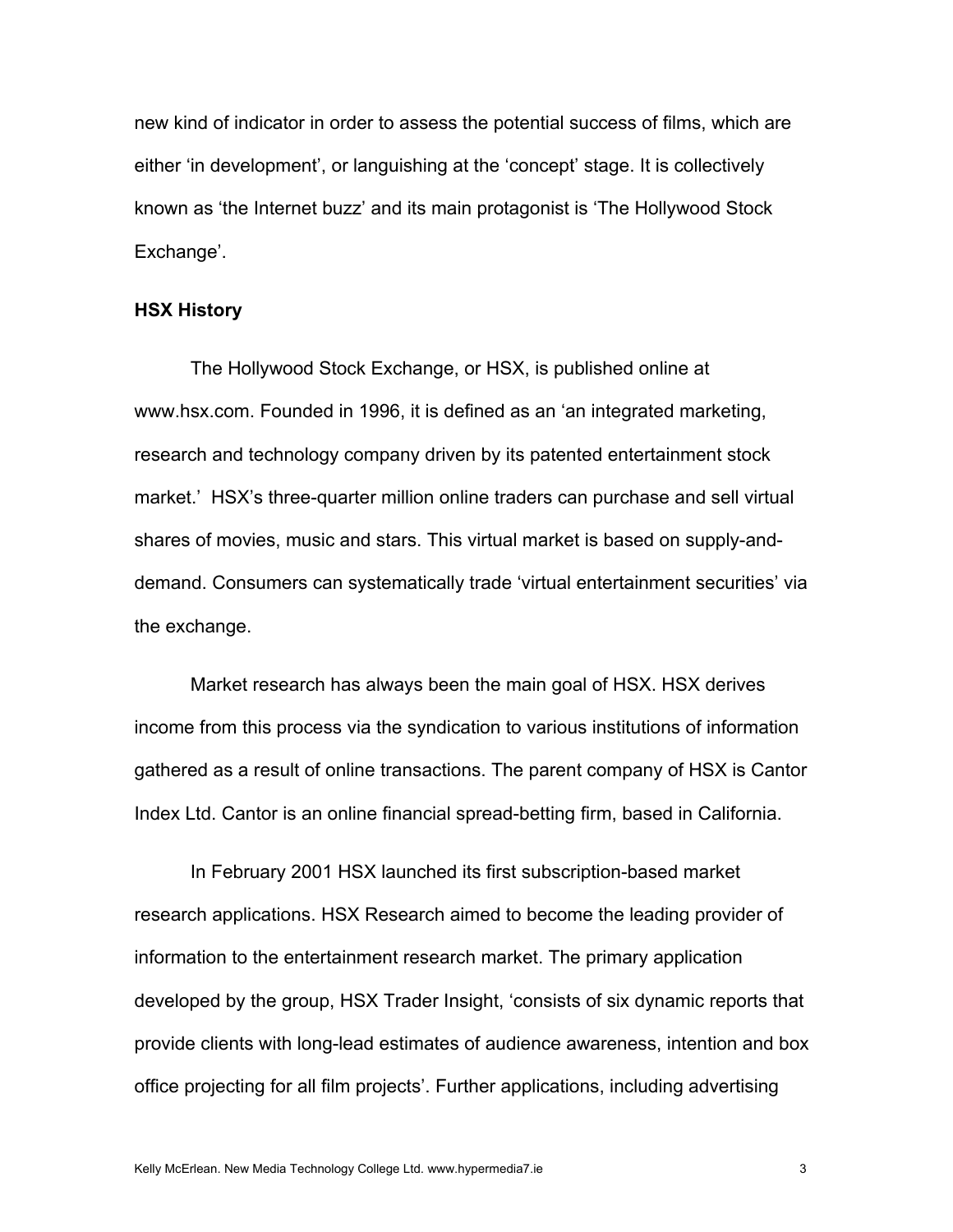effectiveness analysis, product placement analysis, entertainment product indexing and other value-added market research services will be added in the future.

## **HSX – Marketing**

The HSX site itself has been credited with correctly predicting several unexpected box-office smashes – most notably *The Full Monty* (2000). Online players identified the film's strengths, an interesting plot line, well-developed and clearly defined characters, strong cast and crew. By investing virtual dollars in this feature before principle photography they ensured a significant 'internet buzz'. With the online public using the site demonstrating strong interest in this film, it became clear to the producers of this low-budget feature that it would be worth allocating a significant marketing budget to the picture. If the general public's high interest in the film had not been identified at this early stage (before) cinematic release, it may have been too late once the film came out.

# **Playing the HSX Game**

According to Tom Miller, HSX 'Cinemeconomist', understanding the 'Time Value of Money' is critical to successful investing. This concerns the comparison of stocks over time. For example, waiting for a one hundred percent return on a stock over a longer period is not necessarily better than receiving a lesser return over a shorter period. In other words, cash in today is probably better than cash in several weeks. Cash made today can be reinvested quickly into other stocks. Investing in lower value shares can have its advantages. Take for example a stock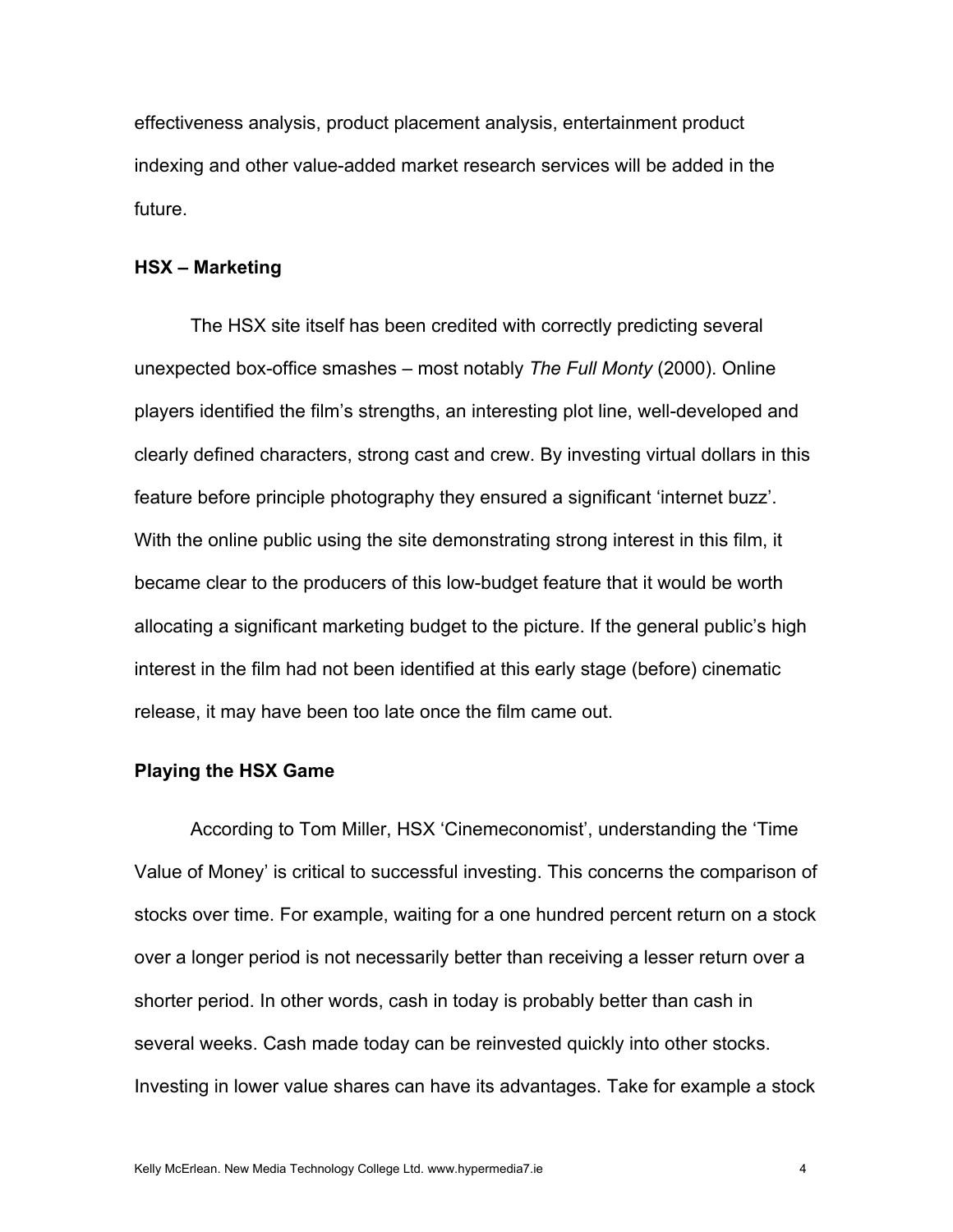valued at \$10 giving \$1 per share profit. This is actually a better buy than a stock valued at \$100 giving \$6 per share profit. For the first stock the Return on Investment (ROI) is 10 per cent (calculated using the formula 10\*1/100) and the ROI of the second stock is 6 per cent (6\*1/100). So the first stock with its smaller per share return actually gives a greater ROI (Miller 2001).

HSX is an 'events-driven game' (Impossible 1999). Successful players are not necessarily the ones who spend the most time trading online. Some trade only in the evenings and take long-term positions on stocks. Others take short-term positions and must watch them carefully during the day to move them on in the event of a sudden drop. Short-term positions are best entered into early in the day; it is recommended that these positions be taken before noon. Afternoon traders are following the pack and those traders who are 'shorting' will make the real money. 'Shorting' is the term used to describe investments where the investor is betting that a share price will go down. Some traders trade only once a week just before films are released – the biggest movers are those that have just been released and they can rise and drop significantly. Many new players tend to invest in films that will feature their favourite actors, even if these films will not be released for some time. This tends to be a mistake as the money is tied up for a long time in stock that is unlikely to move significantly. The 'openers' are the fastest way to make money with a small portfolio on the HSX. The 'adjust' value applied to each film as it opens can be significant. Deciding how significant and which way it will adjust takes time and experience. It is important to understand development of the films' marketing plan. How aggressively is the film company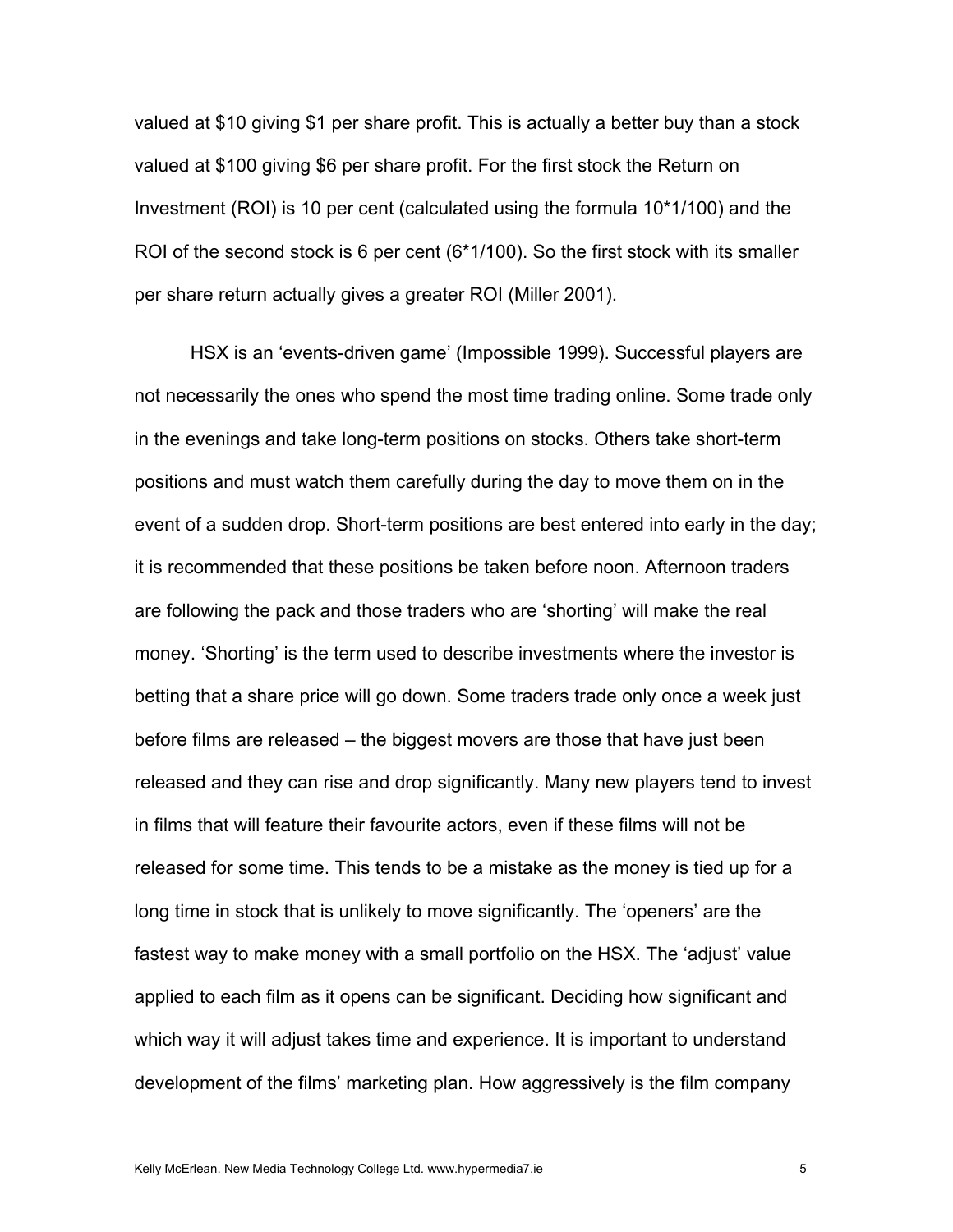pushing the film; how good are the films' trailers and how often are they on? Trailer analysis is about identifying who the studio is targeting and how successfully it is doing just that. If the trailer is well made and well received then the film will probably do well. If the trailer is poorly made and looks as though it has been thrown together then it is likely that the studio itself does not expect the film to do well. However the adjust might go against all expectations such as *Fight Club* (2000). This film had a very good trailer yet it did not realise a strong opening weekend. With hindsight, we can see that the target market was not easy to define from the trailer. Also, the trailer did not receive blanket coverage on TV and in the cinemas which is a must if the film is to open well. If the production company has struck a deal with a television channel then that channel will promote the film with interviews, commercials and guest appearances (Keen 1999). Gauging the reaction of your peers is also a good indicator of how well a film is likely to perform. Generally, the rule of thumb in predicting the potential success of a film during its opening weekend lies in being able to assess how proactive the studio that made it is in marketing their product. If it appears to be indifferent to the film's success then it will fail. If the studio is pulling out all the stops and bringing the stars back to do interviews and guest spots then the film may actually do well. After that it is a matter of predicting how relevant the film is to its target audience. In 1998 HSX experts began to talk about the 'metagame'. This referred to 'the idea…that it's just as important to know what other traders are going to do as it is to know what the market is going to do' (Edmonds 1998). The closed economy of the HSX means that the dollars earned by traders cannot go anywhere. When a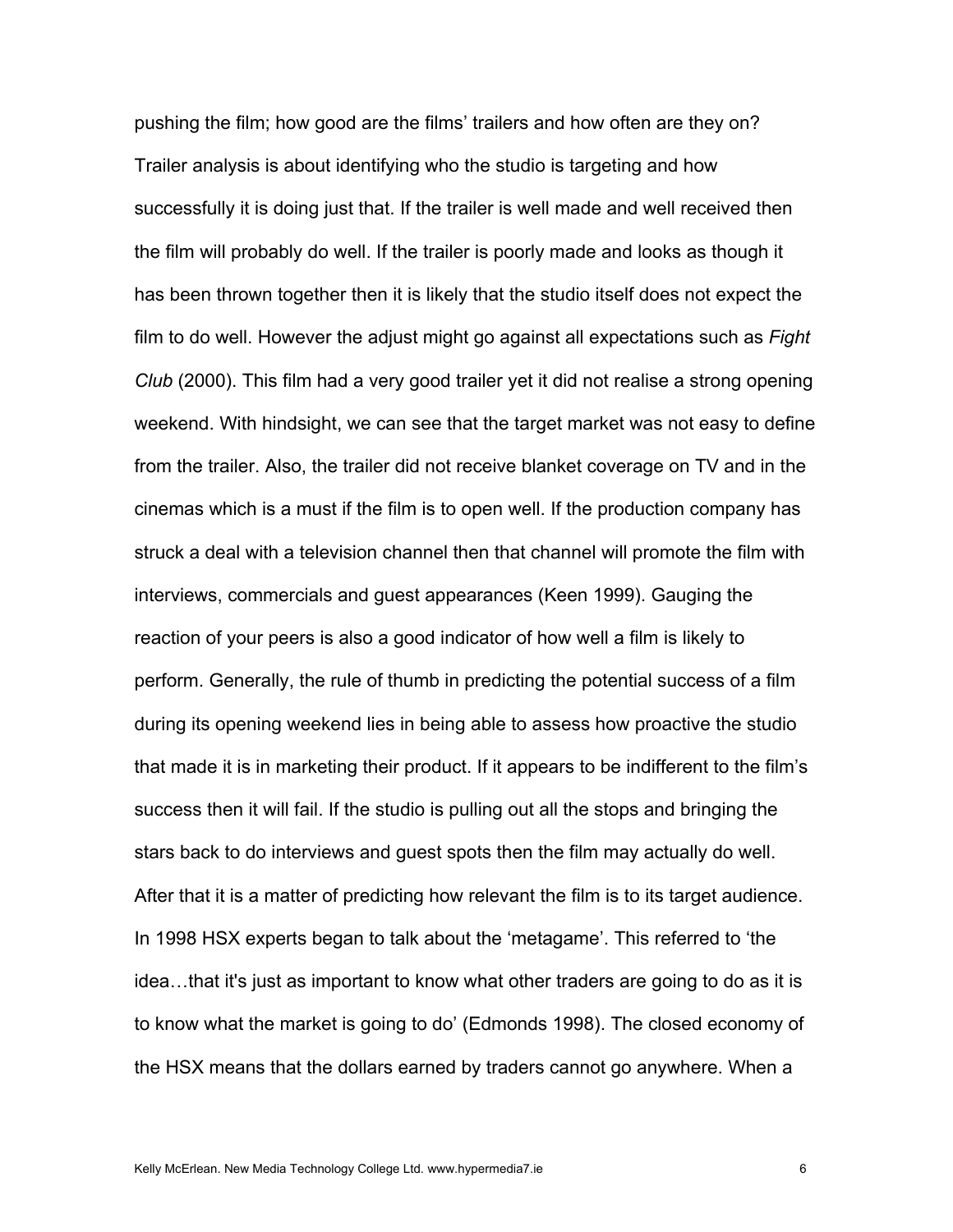trader suddenly decides to invest heavily in a stock the money must come from somewhere. Other stocks or bonds must be sold off in order to raise the capital. When 'playing the market' it is important to know where the money is coming from. When *Titanic* (1997) went into orbit on the HSX the money came from weaker openers. When 'playing the audience' the HSX investors must avoid relying too heavily on their critical judgement alone. It is better to triangulate opinions through multiple sources such as magazines, peers and specialist articles.

#### **Shadow Of The Vampire**

The HSX site is responsible for assembling a large number of online *virtual producers* for the feature film *Shadow of the Vampire* (2000) starring John Malkovich and Willem Dafoe. In the movie the legendary filmmaker F.W. Murnau employs the services of a real vampire to create the most realistic vampire movie ever. As payment for his services the vampire, Max Shreck, has been promised the neck of the female star played by Catherine McCormack. Shreck is the ultimate demanding star who disposes of the cast and crew in typical vampiric form. Murnau completes his film regardless of the consequences and the loss of life. The film's cast and unusually creative plot line created strong interest in the online film community long before principal photography. The number of SOAV shares traded online via the HSX was impressive and it was obvious that this interest could be employed in fulfilling the aim of offering the role of Virtual Producer to regular site users. Everyone who signed up to become a Virtual Producer (VP) paid a small fee to participate and all were credited on the DVD version of the film.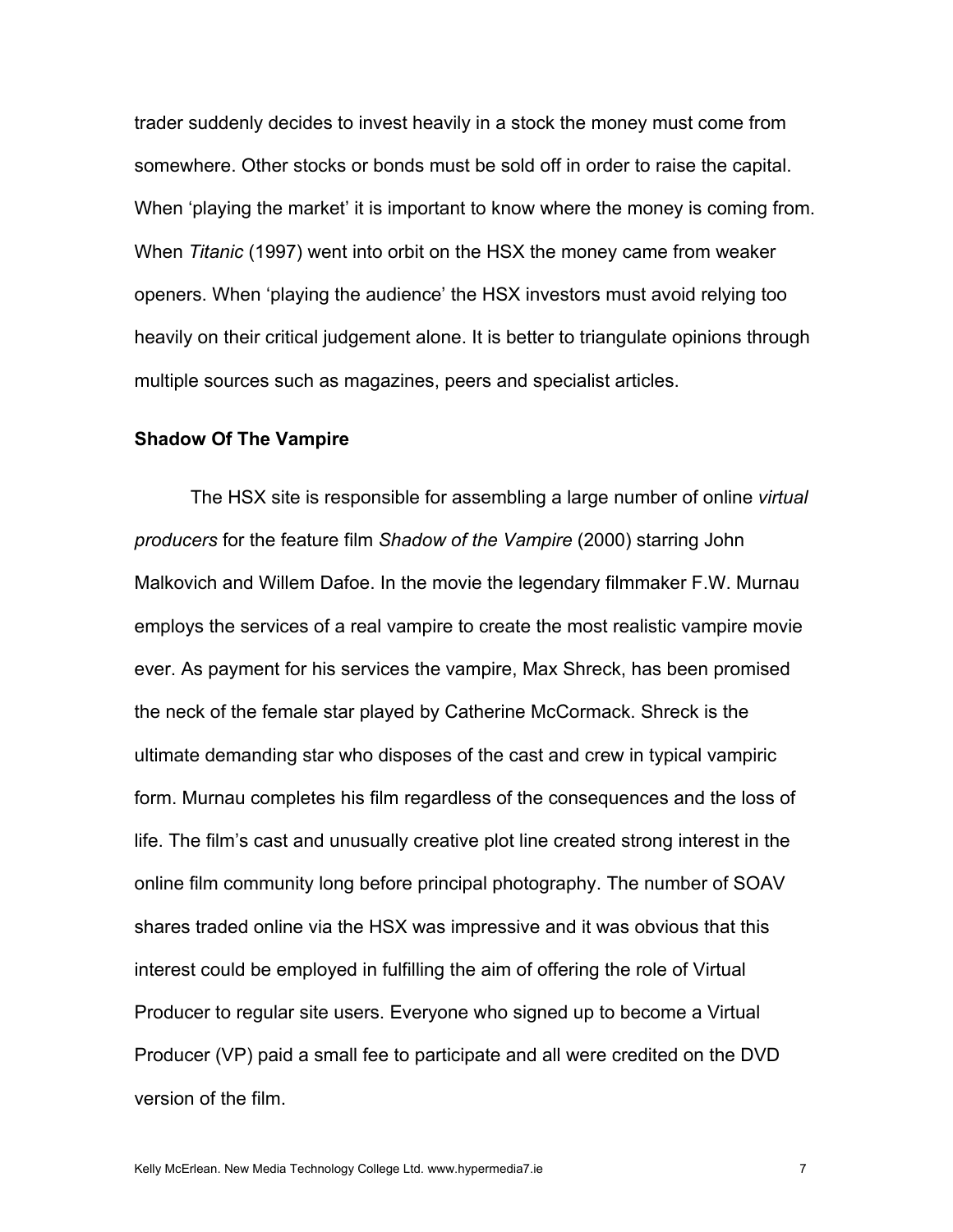The VP idea is simple and effective, allowing the public some degree of participation in the creation of film products. In the current climate of film distribution via DVD and supporting web sites, the general public is much more aware of film production methods and techniques – as seen by the large numbers of behind-the-scenes documentaries and books that are now available. This ensures that virtual producers are capable of understanding the decisions they are being asked to make with regard to production activities.

# **Low-Cost Film Production**

The Virtual Producers concept exploits the audience's knowledge of film production and gives them the opportunity to actively participate at various stages of the development process. Low cost film and video kit has put the tools of film production into the hands of the general public. The latest hardware and software being produced by Apple is aimed at the home user. The digital video format camera is simple point and click with little sophistication. The software is userfriendly and allows home users to piece together simple but effective audiovisual sequences. Capturing the video and audio is easier now that the majority of PCs and Macs are delivered with some capture facilities pre-installed. Firewire technology provides simple plug-and-play functionality within the capture process – the firewire lead connects the computer to the video camera and enables the automatic detection of the camera as a peripheral device.

Post-production software has generally been divided between high-end systems such as Quantel and Avid and low-end systems such as Adobe Premiere.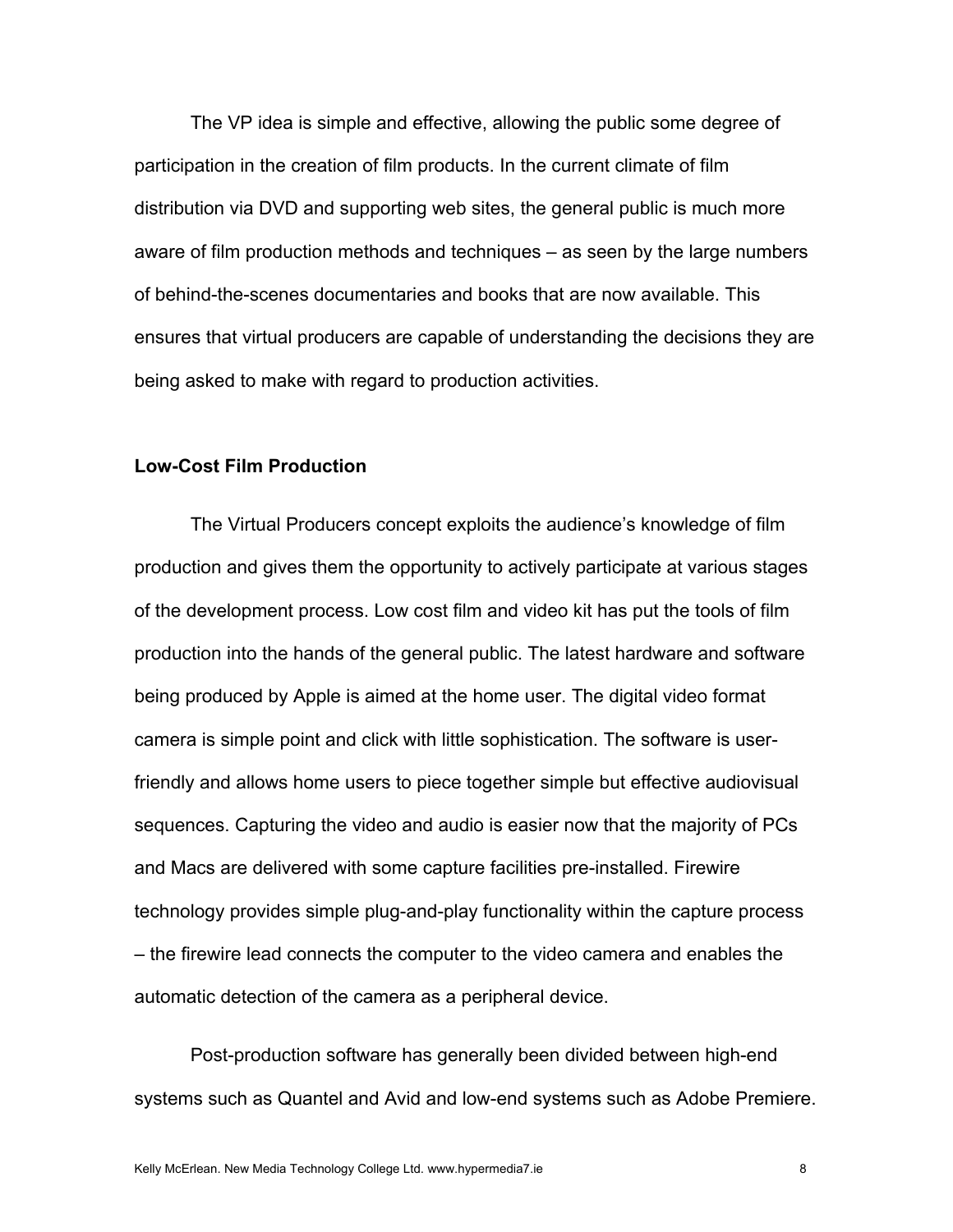Apple's Final Cut Pro system is set to shake the industry giants with a high-quality system that costs less. Video producers once had to deal with the overused term 'broadcast quality'; this has been replaced with another overused phrase, 'real time' (Mermell 2001). Real-time systems can render dissolves and effects so quickly that there is no apparent time loss. Slower systems practically shut down the package while they deal with the mathematical calculations involved in creating a transition from one clip to another. Final Cut Pro offers real-time rendering for most day-to-day effects that one would expect to find in an audiovisual sequence. New hardware options allow this system to integrate with most high-end tape formats such as Beta Sp and DVC Pro making it an attractive option for professional and home users alike.

The DV camera has revolutionised home-movie making by increasing the potential image quality while substantially reducing costs. British filmmakers have been pro-active in the take-up of this new technology. 'There's a fluidity to the DV process, from filming through to distribution. People know it's within their means and audiences pick up on the documentary immediacy. It's more instantaneous, more familiar aesthetically' (Cooke 2001). Lack of grain, and weaknesses in depth of field and image sharpness are compensated by the ease of operation, flexibility and low cost. Filmmakers using DV cameras tend to be more interested in telling their story than creating a high-quality visual look and feel. This removes the barriers of maintaining film aesthetics and brings the audience straight to the emotional centre of the piece. However, the reduction in audiovisual quality does quickly identify a weak story and poorly developed characters – there is nothing to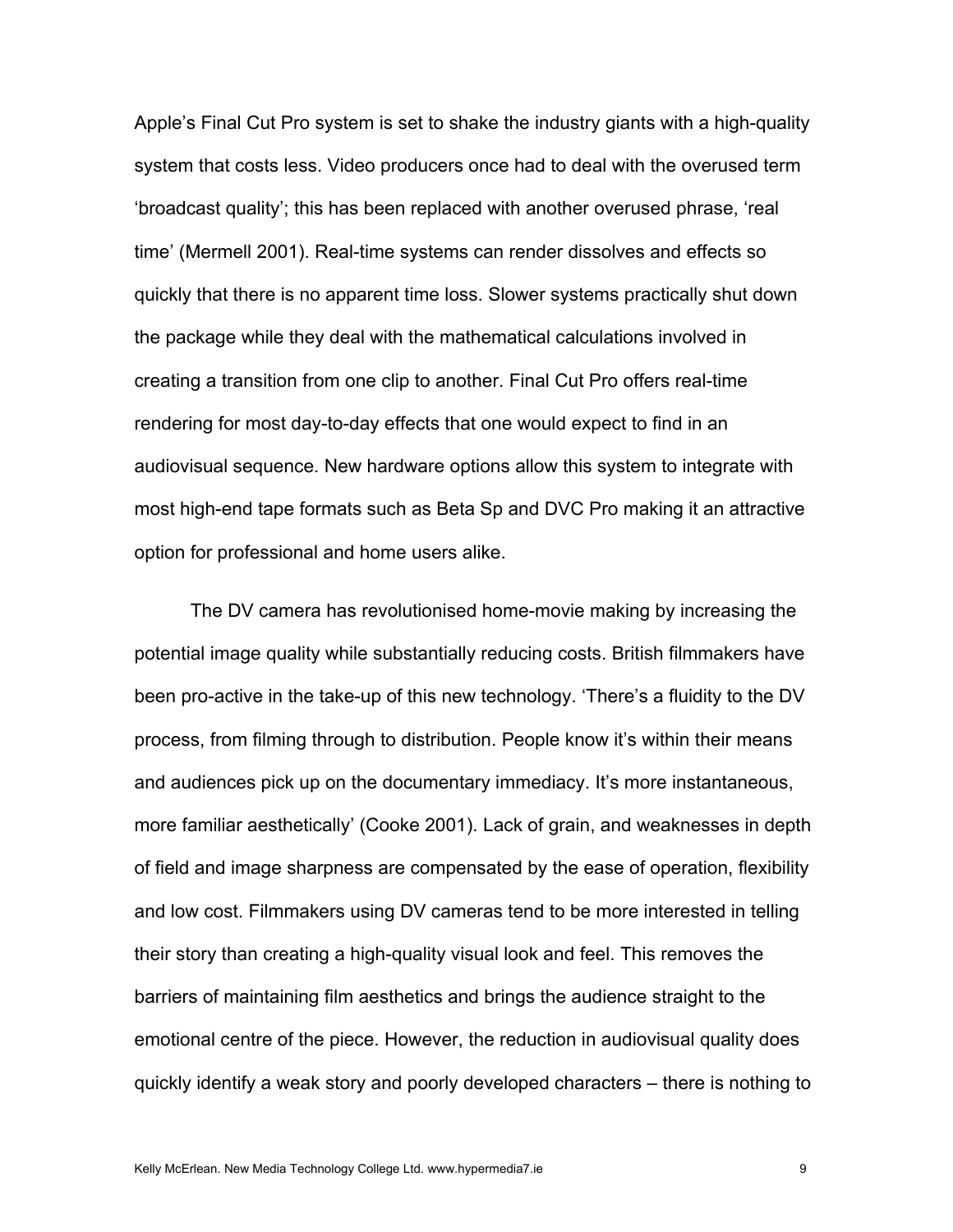hide behind. The new film language that DV is creating has yet to be properly developed and most independent filmmakers feel they are inventing the DV filmmaking process as they go along.

There is a plethora of web sites dedicated to film production. Free advice is available on the purchase and rental of production equipment. Industry experts are also available online to discuss your production problems and suggest solutions. Special effects web sites teach the enthusiastic amateur how to create CGI effects on their home computer using low-cost software. The tutorials help the user to recreate their favourite effects such as Star Wars light sabres. Whereas the film industry traditionally protected its secrets to maintain the illusion of reality, now it seems that the industry is keen to teach the public more and more about the production process and the technologies employed. A common feature of DVD packages is the 'making of' documentary, usually a short film that takes the viewer behind the scenes of the film production to meet the cast and crew and to watch how the film was made. DVDs also offer Directors' commentaries that run throughout the film. These commentaries give the Director the opportunity to explain their reasons for shooting scenes in a particular style and even to suggest other possible versions of a scene that were not used in the final cut. Leading DVD expert Jim Taylor predicts that future DVD formats will be 'supported by home video games systems and Internet Web/TV boxes, a single disc could contain a movie, the video games version; computerized text of the book complete with pictures, annotation, and hyperlinks; and even a link to an Internet web site with more information along with an on-line merchandise order form' (Taylor 1998). The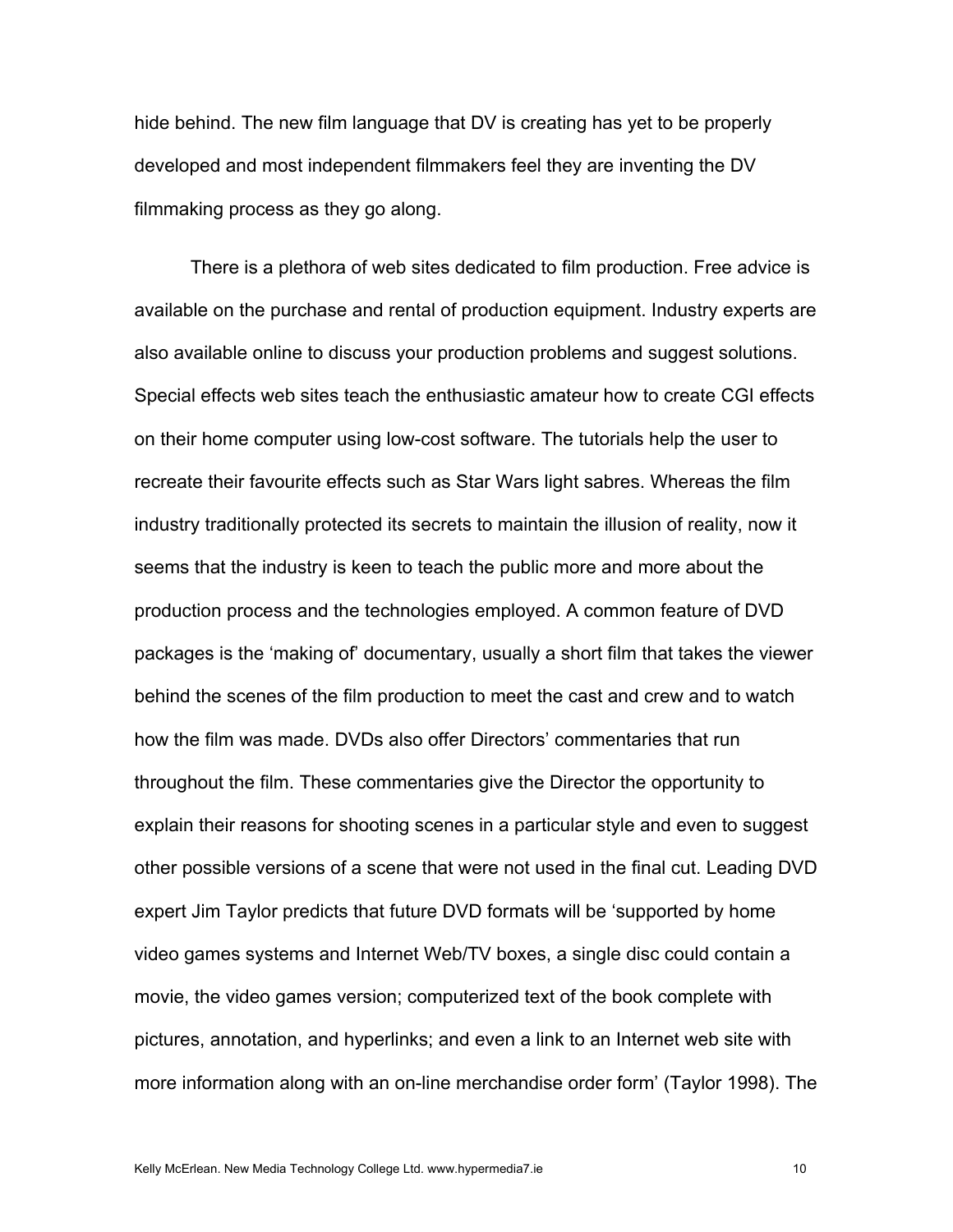filmmakers are using the new distribution media to engage more directly with their audience in an attempt to connect with the paying public and hopefully understand what attracts them to this movie in the first place. They are also attempting to create a more complete interactive audiovisual experience built around a single product. This can be seen already with big-budget films offering live merchandise such as online games and updates related to the film itself.

In this climate of home movie making and independent movie making, it is no surprise to see so many HSX site visitors actively participating in the preproduction and principle photography of a feature film such as *Shadow of the Vampire* (2000).

## **Online Broadcasting**

The development of sophisticated web broadcasting technologies such as Quicktime, Real Player and Windows Media have enabled production companies to distribute cut-down versions of their products to a wider audience at low cost. While audio and visual quality may be compromised due to bandwidth constraints and compression issues, the wide reach of this distribution network far out-weighs any simple quality factors.

Up to now, this system of web casting has been most used to distribute film trailers via the Internet. Users can download the trailer onto their hard drive and watch it on their home computer. Film file sizes are large and download times are quite long so it is unlikely that full online features will be available to the home user in the near future.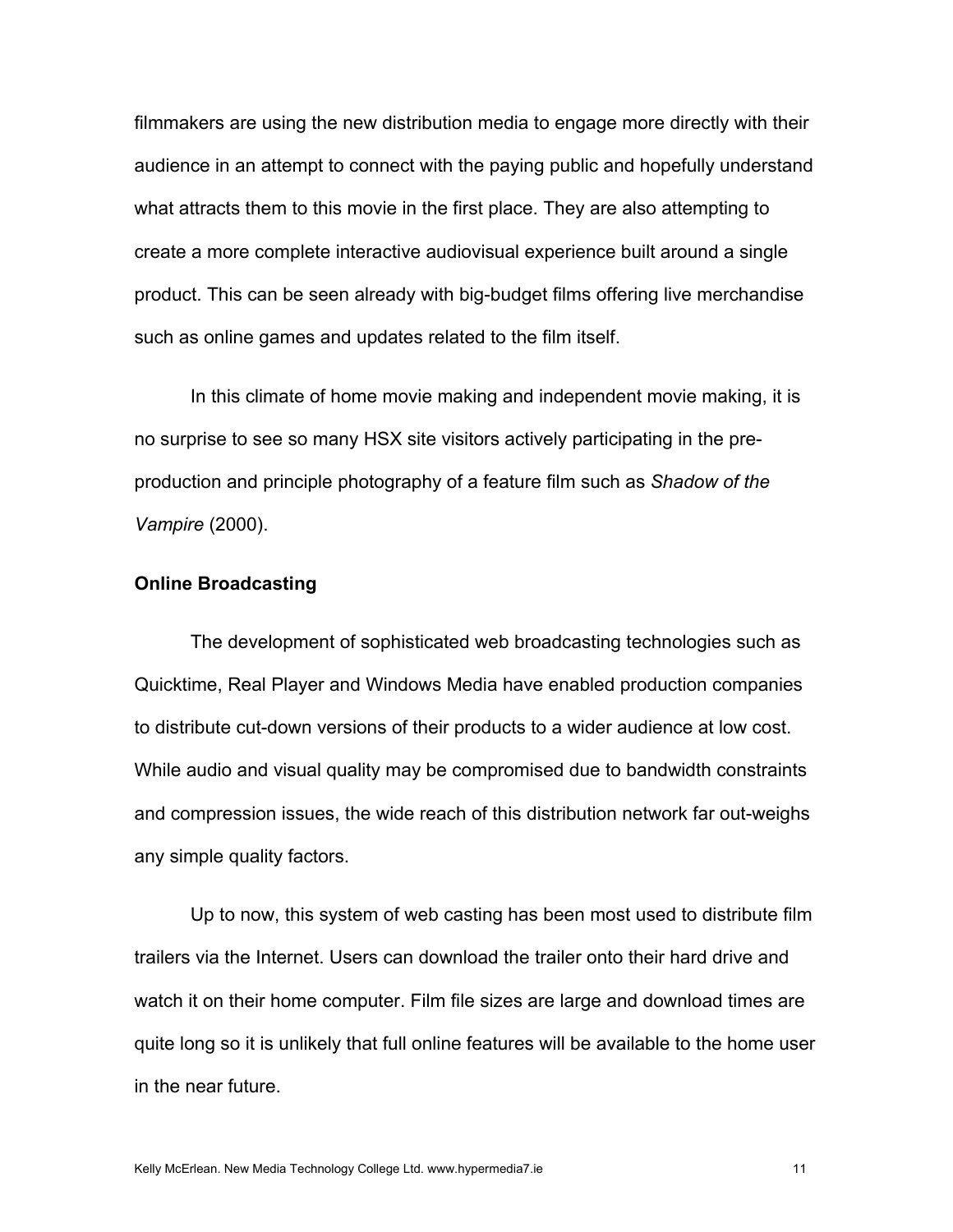The prohibitive cost of streaming high-bandwidth materials online has led to the setting up of outsourcing companies. These companies provide scalability and bandwidth, high-speed implementation and relatively low-cost online broadcast services (Sawyer & Greely 2000). The Real Broadcast Network is the Internet broadcast division of RealNetworks. Its advanced streaming infrastructure enables it to handle very large-scale broadcasts with significant file sizes. Unfortunately the content can only be delivered in Real formats as no plugs-in are available to work with MP3 or Windows Media Audio. Other top-tier outsourcing online broadcasters include Akamai and Yahoo! Broadcast Services.

Other issues to be resolved by films distributors include copyright concerns and the protection of the intellectual property. Data encryption is resolving some of these issues although the distribution of data encryption/decryption technologies presents its own problems. Using obscure, yet effective encryption technologies will protect the company's digital product, but it will not be easily decrypted by the viewing public, and will therefore have a limited distribution range. Significant players in this area of online film production and distribution include *AtomFilms.com*, *Online Broadcasting.com*, *ifilm.com*, *BMWFilms.com*, *Mediatrip.com* and *Alwaysi.com*. These sites are involved in a range of activities including production, promotion and distribution of online films. They vary in design and implementation due to the experimental nature of their concept. The online movie market is still at the cult phase of development. However, traditional moviemakers are becoming more involved in online film production and distribution as the related technologies become more sophisticated. The online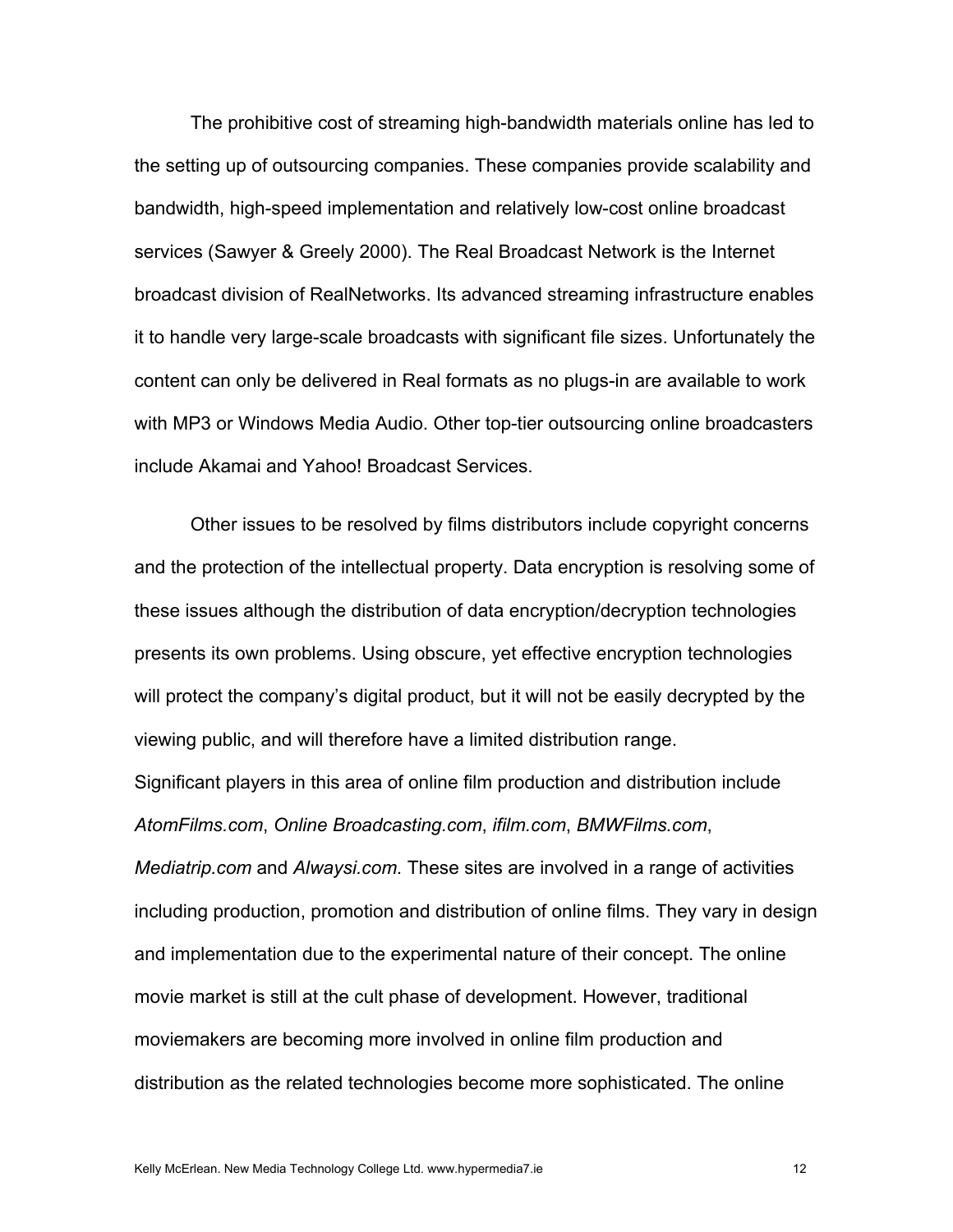film industry is still looking for a serious hit – that which achieves the sort of international recognition normally reserved for traditional cinema releases.

Online films received a major boost last year with the launch of an online film awards ceremony. 'The Directors Board of Motion Pixure Arts and Technologies is a non-profit organization that recognizes excellence in the production of Internet films, animations, and websites that incorporate motion' (Schleicher 2001). At the Pixie Awards ceremony, short films shot for the web were given the generic title 'i-Features' and motion pictures were called 'motion pixures'. The ceremony was held at The Hollywood Roosevelt Blossom Ballroom, the site of the first Academy Awards in 1929, and winners received a Pixie statuette, a female version of the Oscar that exists only online. The Pixie Awards web site is www.pixieawards.org.

At the first awards, Joe Nussbaum, co-writer and director of *George Lucas in Love* (1999) won the Best Director of an i-Feature Film. Many of the films featured at the ceremony were highly creative with excellent scripts and welldeveloped concepts. The low-budget, high-audience potential combination of the product they were creating seemed to enthuse the cast and crew of these films and push them to produce a product that was entertaining, thought provoking and all the things that good television and cinema should be. To reduce costs, many of the filmmakers had concentrated considerable efforts on pre-production, thereby avoiding costly mistakes later. Solid pre-production and extensive script development indicates that their approach was serious and that they understood the pitfalls of traditional low-budget filmmaking, where the excitement of seeing the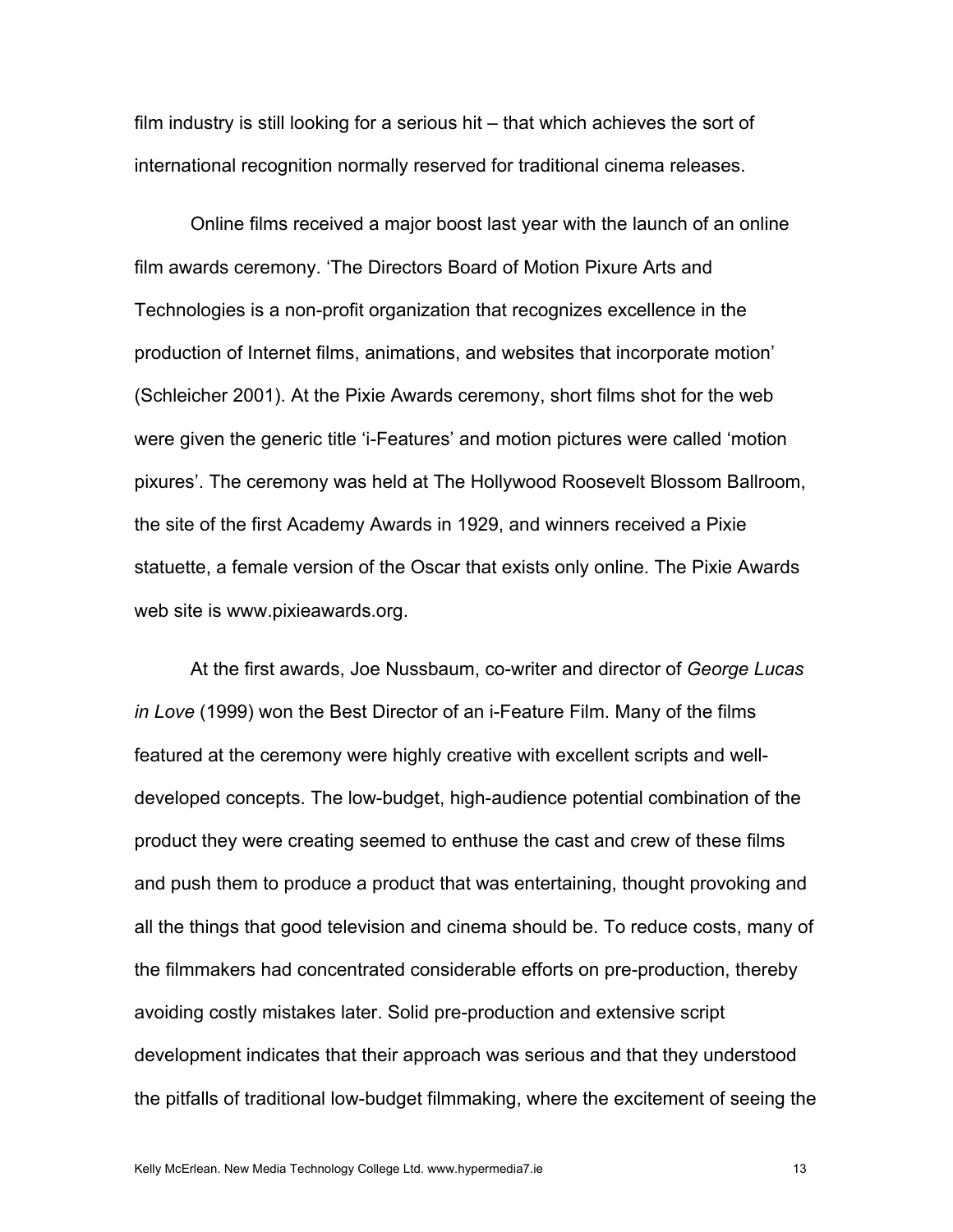completed product on the big-screen leads filmmakers to be happy with inferior work and adopt an 'it'll do' attitude.

While digital technologies allow low-cost film production and distribution, many established filmmakers are also getting in on the act. The BMW company backed a series of online films that featured a variety of BMW cars being put through their paces by the British actor Clive Owen. The films were shot on film and had reasonable budgets and some major names in starring roles and behind the lens. Directors of the films included Ang Lee and John Frankenheimer; Madonna, Forrest Whittaker and Mickey Rourke provided the star power. Unfortunately the films were not shot with the limitations of Internet broadcasting in mind and they only work if you have the patience to download the largest file-size version of each film. Trying to stream the movies live results in choppy pictures and a lot of 'buffering'. However, the films were successful in marketing terms as some 100,000 people logged onto the site (submitting personal details as they did) in the first two days alone. The marketers can now relax, safe in the knowledge that the large production budgets and web development costs have created a large, demographically precise database of potential customers for a large number of products.

Director Damien O'Donnell set out to shoot a series of web-based companion pieces (collectively titled *Hotel*) to Mike Figgis's improvised Venicebased film *Nite Vision* (Stables 2001). O'Donnell worked with the *Nite Vision* cast, in character, to capture them on film outside of the *Nite Vision* narrative. These pieces were uploaded to the *Nite Vision* web site on a daily basis and soon formed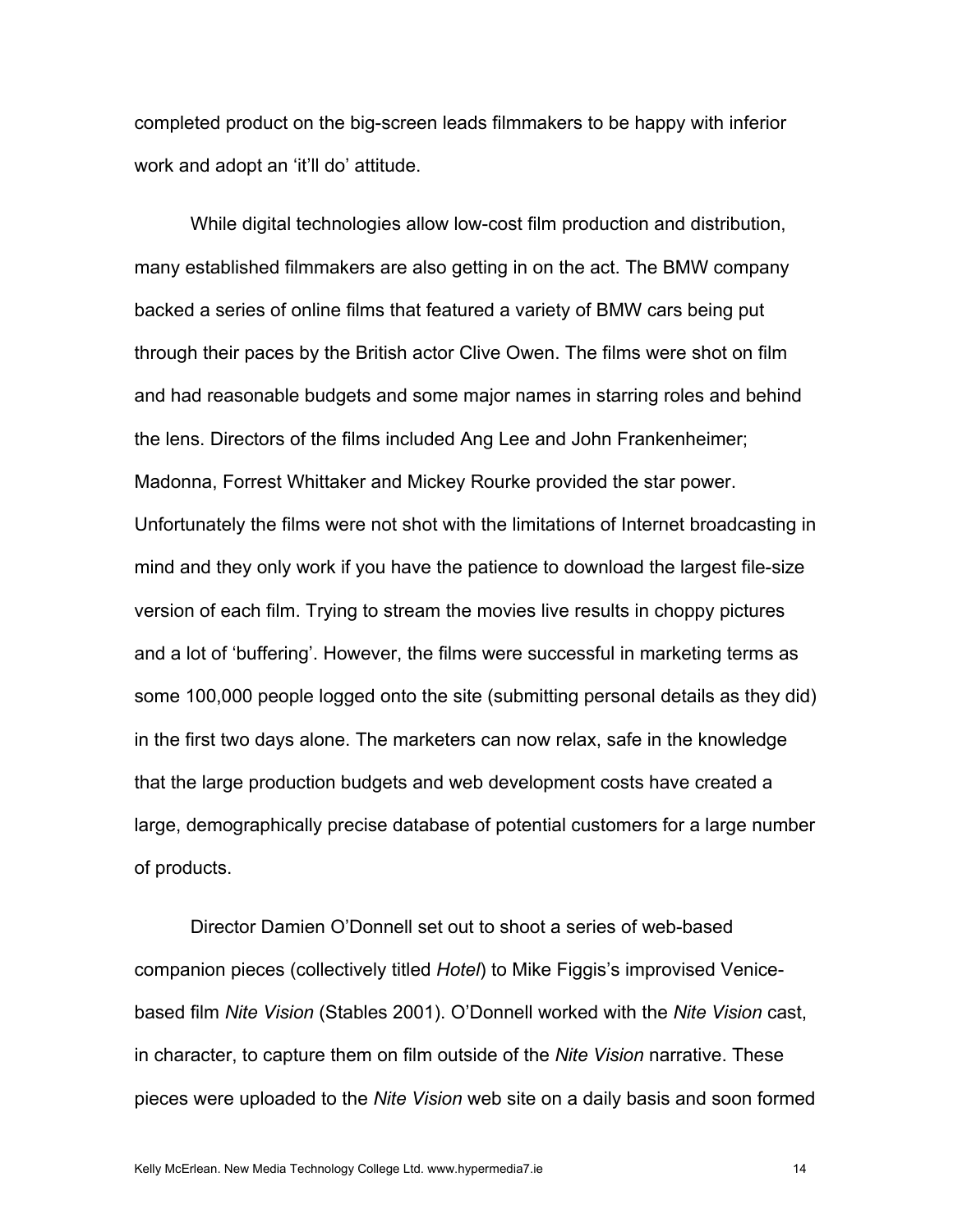their own unique material. O'Donnell said of the work, 'we've got exactly the same characters, exactly the same environment, but the results are different somehow'. This production demonstrated that many established filmmakers are using digital technologies including the Internet to revitalise their work and to fuel new ideas, particularly in the fields of non-linear narrative and reaching the audience on a more personal level.

In the UK, Channel 4 has adopted a genre-based commissioning style to creating programmes, websites and interactive services. Instead of following the traditional development process, C4's Broadband Lab 'has adopted an approach whereby content ideas are conceived as 'projects', and then a decision is made later whether to develop them for TV or broadband, or both' (Solomons 2001). While this may be considered stretching the brand, it is also a pragmatic approach various platforms available for the development and distribution of audiovisual content. The Internet as a distribution platform creates new possibilities in terms of interactive content creation. Recent success stories such as *Big Brother* utilise TV and several new media platforms to create a fully interactive experience incorporating the highest audiovisual standards. In marketing terms, the information derived from comparing television-viewing figures to quantifiable demographic web-based data is extremely valuable. Unfortunately for the viewing public, such marketing information will lead to the further dumbing down of television content as broadcasters try to find the interactive product that suits all. To have any chance of success, such a product cannot demonstrate sophistication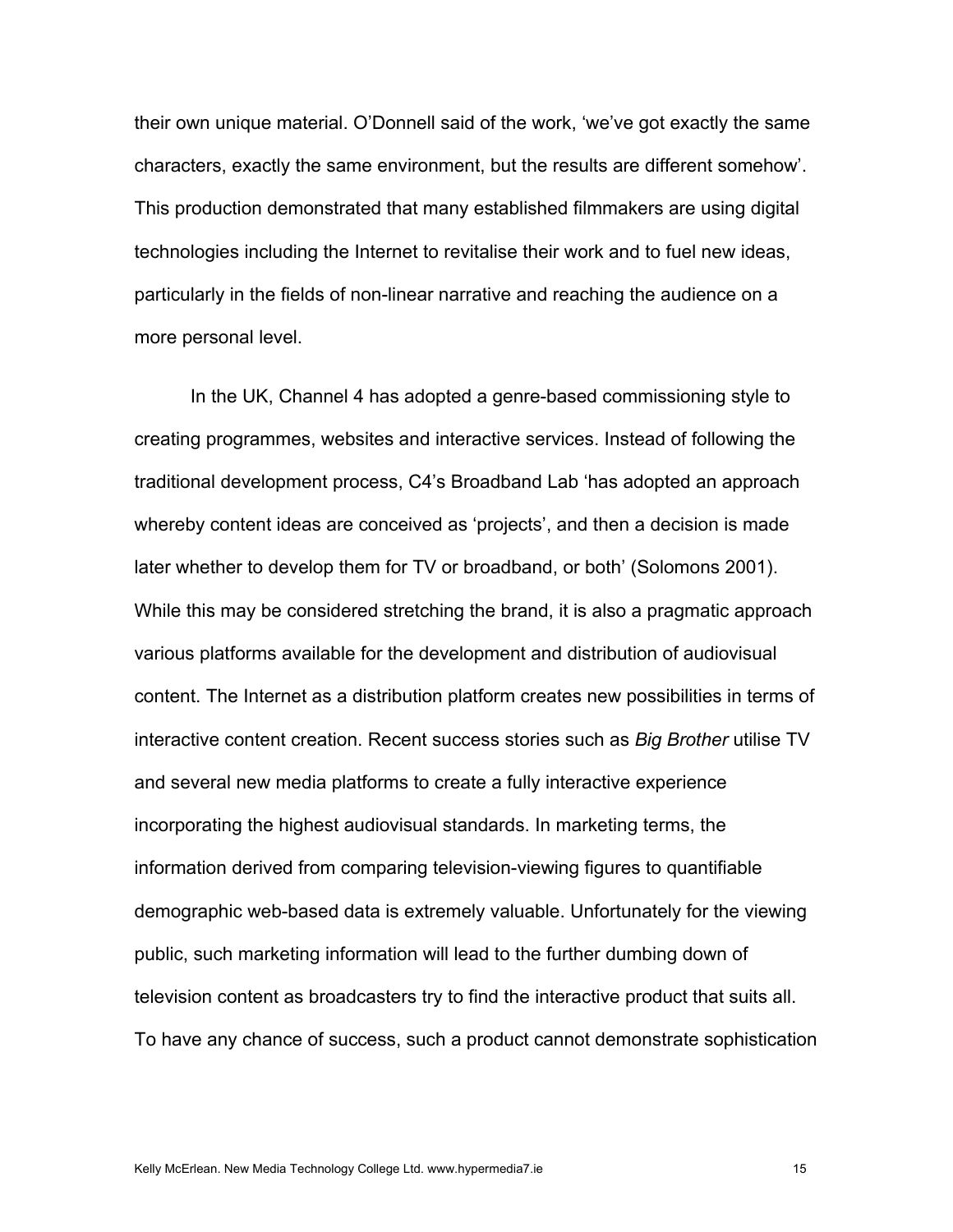in any area for fear of alienating any ethnographic or demographic groupings. In other words, generic, middle-of-the-road will become the order of the day.

## **Web-Based Soaps**

In the mid-nineties an online soap called *The Spot* made an impact in the development and distribution of audiovisual materials via the Internet. Unlike its static competitors, this soap offered more than just pages of text with limited still images. *The Spot* allowed viewers to watch actual video footage.

In 1995 this web-based programme was attracting 20,000 viewers per day and won Cool Site of the Year. Site visitors could download 2-minute episodes of the soap, speak to their favourite characters and / or actual actors playing these characters, read scripts and watch previous episodes. Fans' suggestions were often integrated into the onscreen action. Yet in the end *The Spot* closed due to inadequate bandwidth availability. Visitors reported difficulties in logging onto the site and excessive download times for QuickTime movies. Viewers with 28.8Kb modem connections were unable to stream video footage. Falling viewing figures meant the producers found it impossible to sustain advertising revenues and the site shut down. In January 1997, American Cybercast, producer of *The Spot*, filed for bankruptcy.

While *The Spot* failed to live up to its early potential as a successful online soap, it did however point the way for future innovators in this area. The interactive elements of the site were kept simple and there was a concentration on strong script-writing to maintain interest.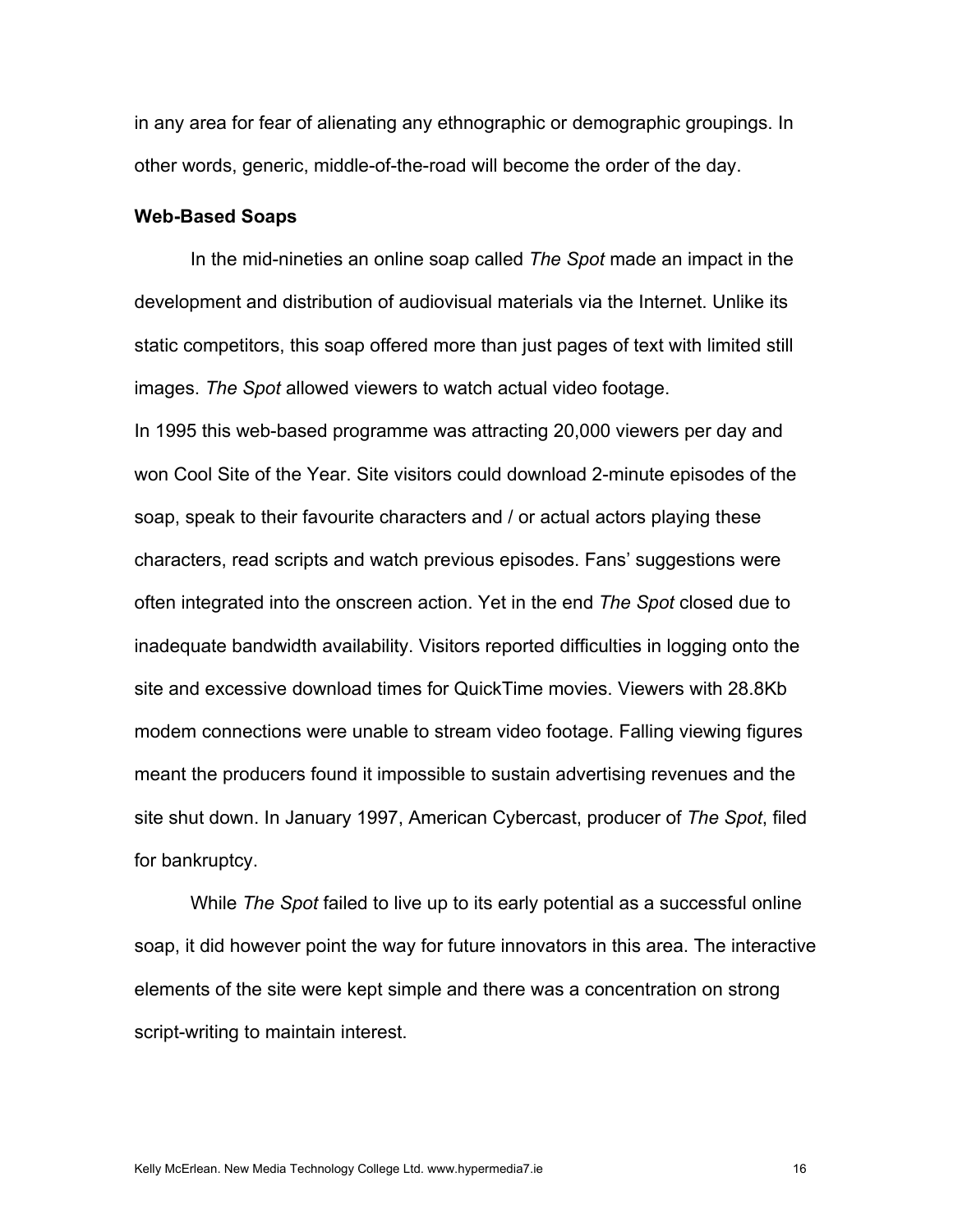## **The Next Step in Online Broadcasting**

The French research group Idate has published a series of articles on broadband penetration and new media suggesting that TV and Internet convergence is happening on many levels (Screen International 26 October 2001). The report suggests that early set-top box systems that allowed the TV to link to the Internet created competition between viewing and surfing. Hybrid systems that offer interactive TV content are blending the services together to make a single intuitive product. Idate suggests that TV operators have the market advantage to generate revenue through interactive programming due to the similarity of content. High-speed access is predicted to allow the speedy development of an Internet video market. Other interactive services will progressively become available. Sales of set-top boxes are on the increase in North America and are predicted to reach 74 million by 2005. The market research firm Cahners In-Stat Group has identified two categories of set-top box. The first is the network-specific box used with DSL, satellite, cable and terrestrial television to connect to a service provider. The second category is the games consoles such as PlayStation, Nintendo and the Microsoft Xbox, described as living room entertainment gateways. The difficulty with technology, which is so expensive to develop and implement, is that there is no guarantee that the market will respond positively to the introduction of a fundamentally different service from their gateway. Traditionally television stations acted as gatekeepers for the family, only showing shows that had been approved by the censor and warning the public if shows contained anything that may offend.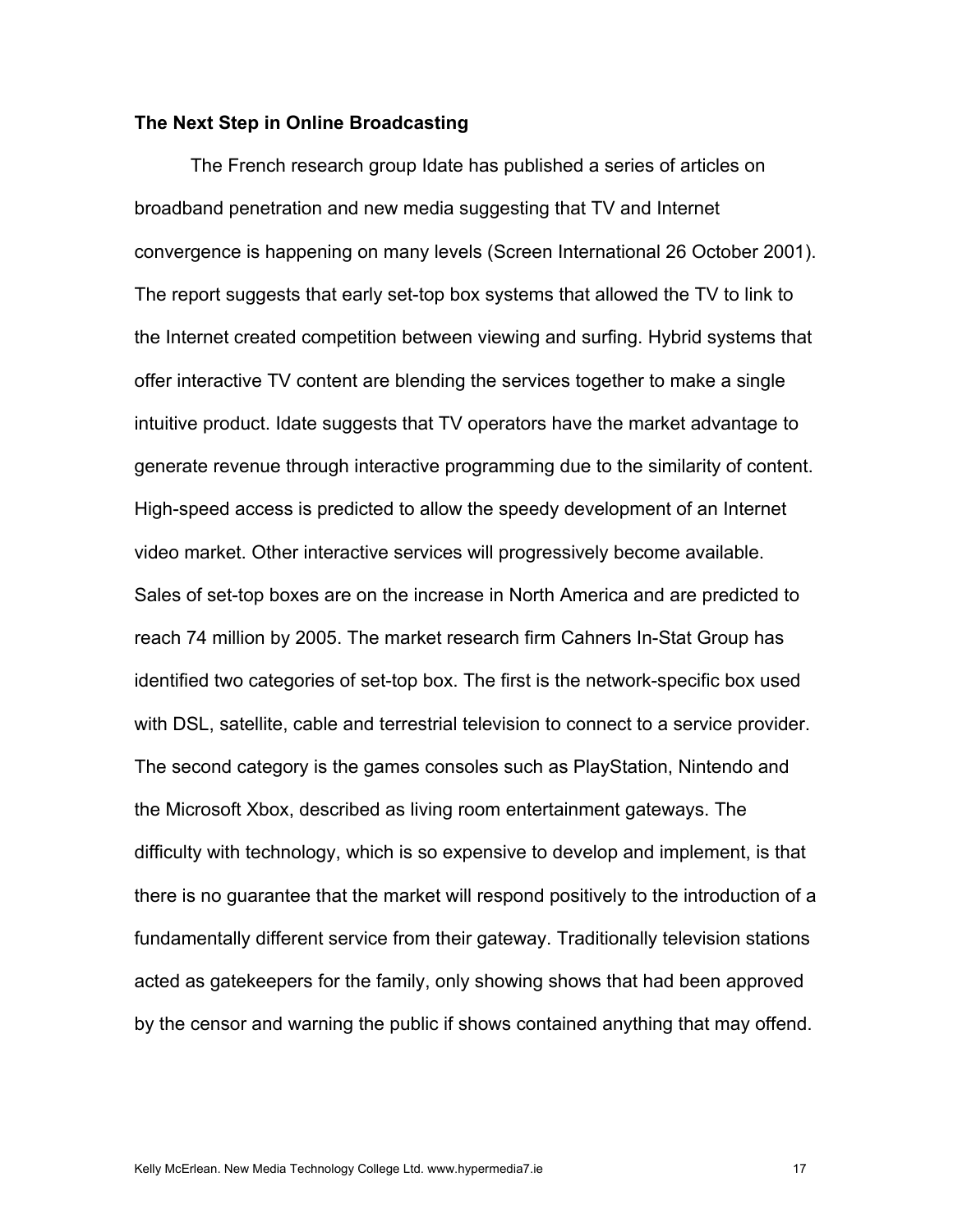Video-on-demand (VOD) services are developing rapidly and may dominate the market before online-broadcasting gets a foothold. Current cable-based systems can already deliver high-quality materials direct to customers' homes. Sony and Disney have VOD services in development called Moviefly and movies.com respectively. The economies of VOD-based production and distribution costs have led Forrester Research to estimate that revenues will reach \$13.5bn by 2006 (Screen International 1 June 2001). Possible synergies between cable networks and content copyright owners will lead to high levels of film product becoming available on-demand straight into our homes. Yet it is the fear of Internet piracy and the possible emergence of a Napster-style film distribution portal which has stimulated the media giants into action. Also, the margins on such a distribution mechanism are higher than with any physical system such as tapes or disks and the pure convenience of the system encourages market activity. The value-added element of the VOD system will allow the delivery of up-to-date product-related information to make the film watching experience much more current. Anti-trust legislation in the US will probably prevent the monopolistic mega-merger of a dominant network and content provider.

In the short-term IP-based online delivery of innovative content will grow faster than DSL VOD. However, the high-quality service offered by the latter will eventually win out as the ever-increasing audience looks for a more standard audiovisual product, one that is aesthetically satisfying yet intellectually less stimulating. It looks as though the rental market will be the biggest loser as distributors gradually side towards the high profits of electronic content delivery.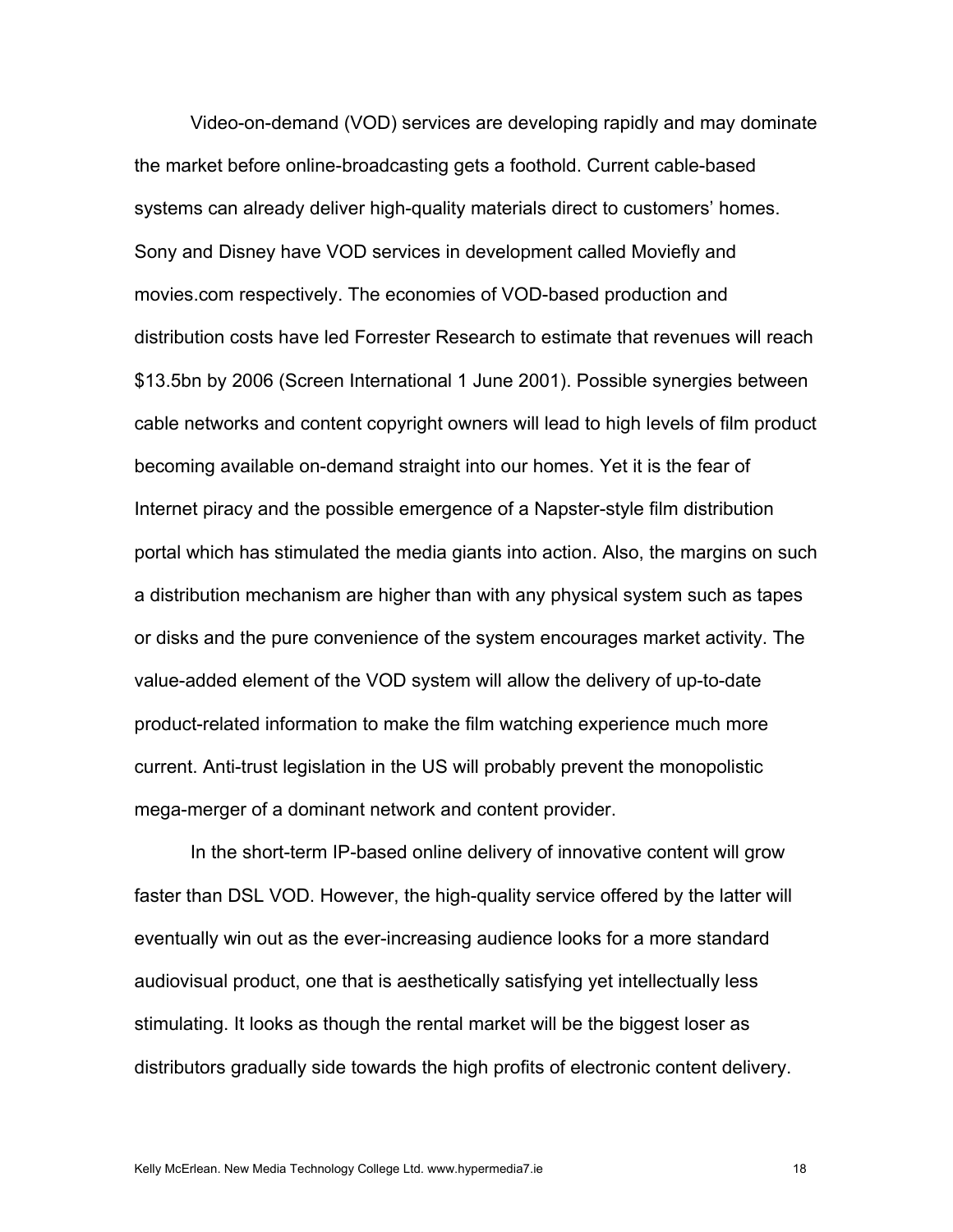Steve Perlman's company, WebTV was bought by Microsoft for \$503 million. Now Perlman's new company Moxi Digital is preparing to launch the Moxi Media Centre in 2003. This enhanced media hub will include the functionality of a DVD player and TiVo combined with broadband-enabled wireless Internet access. An 80Gb storage drive will allow a large selection of audiovisual materials to be stored, including full music albums and feature films. When the Moxi goes online via satellite connection a large media database will enable intelligent and customised searches of available materials. Studios will be only too happy to release their products to the Moxi as it will also act as a locked box security system and will log every access to each programme, song, image etc. This will allow the studios to make charges to the customer as appropriate. While it makes sense to integrate the increasingly sophisticated media technologies becoming standard in our homes, the Moxi appears to be a Trojan horse for the media giants. Not only will they have full copyright protection for their intellectual property, they will also be able to charge for each and every viewing, and receive detailed and very valuable marketing information on individual users and demographically specific user groups.

#### **Turning Videogames Into Films**

The indistinct line between new media and traditional media projects is most apparent within the video games industry. The video game market has become an increasingly popular source of movie ideas. With varying degrees of success (critically and commercially) producers have taken storylines and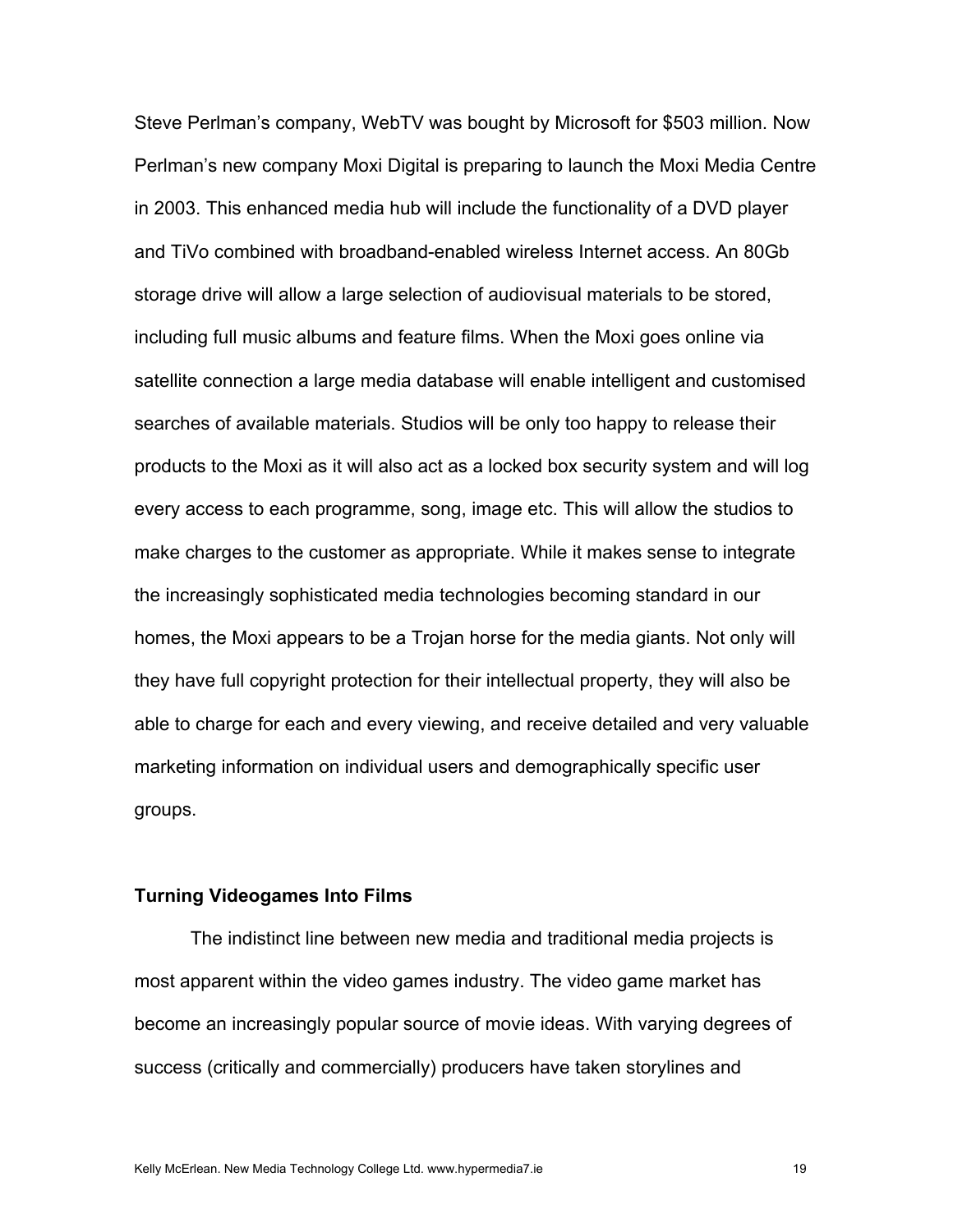concepts from games such as *Super Mario Bros*, *Tomb Raider*, *Final Fantasy* and *Wing Commander*. In theory, the popularity of these games should guarantee a reasonable return at the box office, relative to the original return of the videogame. However, the audience attracted by these 'pre-packaged brand recognition flicks' (Nunziata 2001) is often highly protective of the characters and stories involved and can be very difficult to please. The films may have well-known characters and storylines, but it is important to remember that many of the games being translated into big screen format may already be in the bargain bin, perhaps suggesting that the public has tired of the brand already.

The videogame *Resident Evil* was released as a film in early 2002. Milla Jovovich stars in the film version and is directed by Paul Anderson, who also directed *Mortal Kombat* (1995). The game itself was known for its gory fight sequences, violent first-person action and a complex plot structure (which added to the game's enjoyment as you worked your way through the non-linear narrative). Unfortunately, the film version will have to adhere to the more stringent rules of acceptable content as employed by the film censor and many of the attractions of the game will be lost. Complex plotlines and back story of the game often have to be oversimplified if the producers want to bring the film down to a manageable length, and also to avoid losing the youth audience within the first five minutes.

Remedy Entertainment developed the third-person action game *Max Payne* with clear cinematic influences including photo realistic textures and a strong visual style reminiscent of the films of Chinese director John Woo. The game even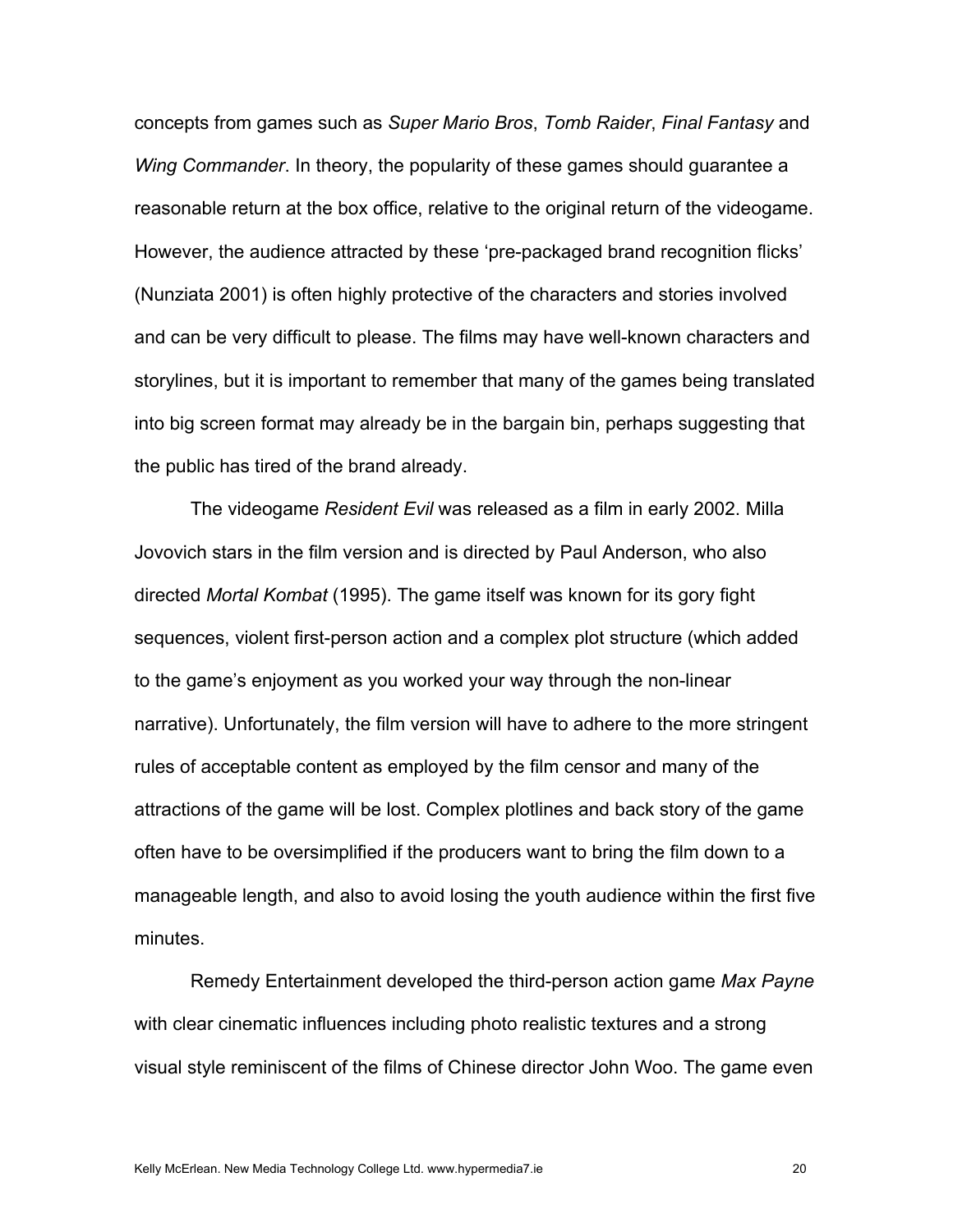features the ability to take the character in *Matrix*-style bullet-time where the action goes into extreme slow motion and the Max Payne character can dodge bullets and take aim at the enemy. The developers' focus on film-style game play paid off when Dimension Films and Collision Entertainment quickly bought the film rights to the title.

Clearly the game designers intended to develop a concept that would readily co-exist in multiple media platforms. The Max Payne character of the title is obviously influenced by Detective Mills in *Se7en* (1995) and Popeye Doyle from *The French Connection* (1971). As most filmmakers want to include recognisable archetypes when developing stories, this gave the game the added advantage of having a character that would be easily identifiable onscreen.

A *Duke Nukem* film is in development with Dimension and Threshold Entertainment. They plan to create a franchise with the 3-D Realms character in the mould of *The Mummy* (2001). The PG-13 film would have a wide audience, as the game is available on almost every games platform in existence. The Duke Nukem character from the game bears many similarities to the character Ash in *The Evil Dead* (1982), so the transition to the big screen should be quite straightforward. To increase the potential popularity of this feature the producers intend to cast World Wrestling Federation star, The Rock, in the title role. Not all videogame translations are going so well. *Dragon's Lair* is a classic oldstyle arcade game that was developed by Gary Goldman and Don Bluth and released in 1983. The game was being developed as an animated feature with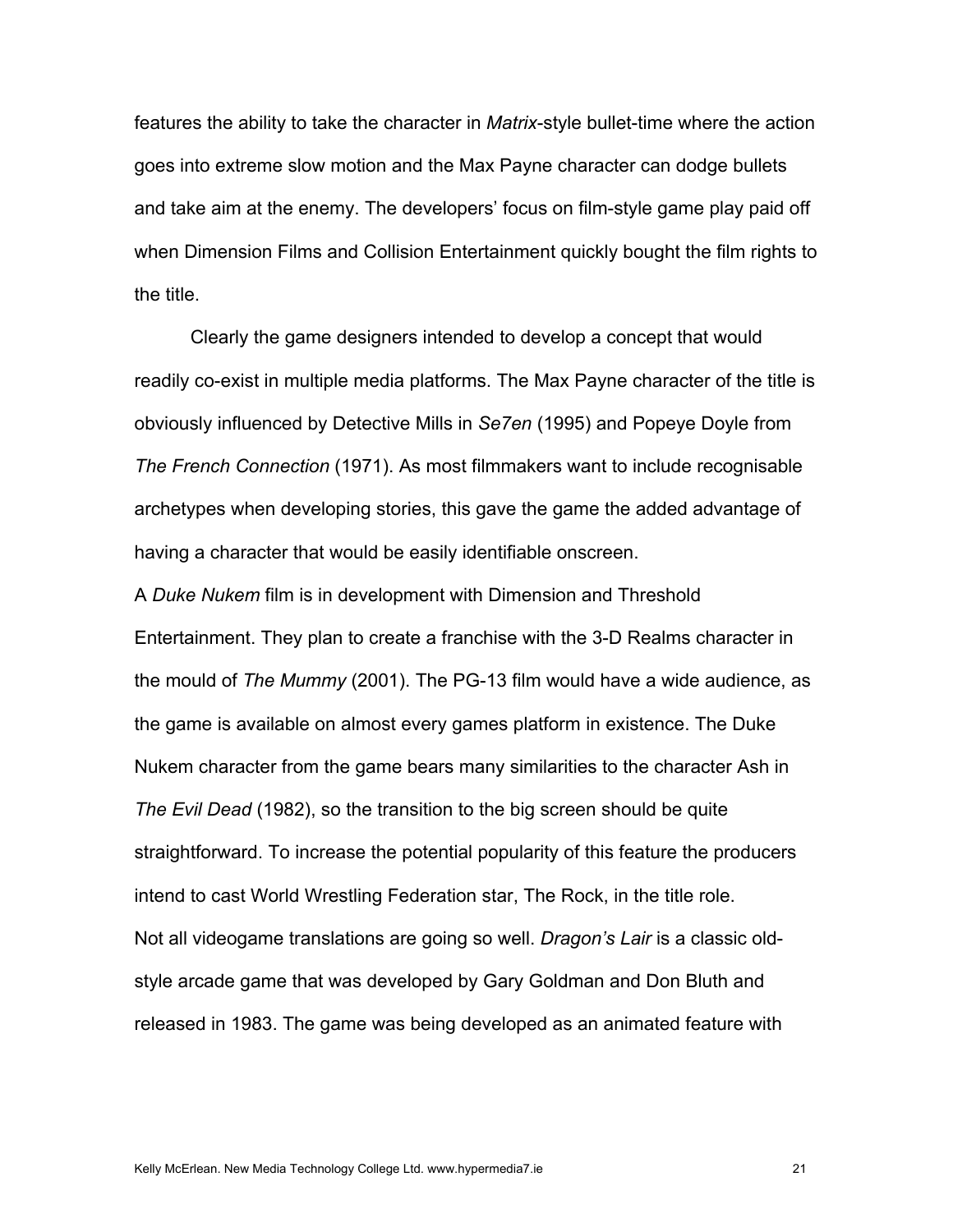Fox until Goldman and Bluth's *Titan AE* (2000) failed to attract much interest at the box office and Fox pulled many of their animated projects.

The videogame *Doom* will also not be reaching cinema screens any time soon due to the fact that the game's developers (idSoftware) and potential film producers are unable to agree on a suitable script. Bruce Campbell of *The Evil Dead* (1982) fame is again being touted as the most suitable star. Following extended negotiations, the film options have lapsed and reverted back to idSoftware who are content to wait with this potential project.

Videogames developers are creating interactive audiovisual product that again aim at the lowest common denominator in terms of audience. Many are simply violent with repetitive tasks and problems being set up for the user to solve. The interactive nature of the games makes them a primarily solitary viewing experience as usually only one person can play at a time. Obviously this is quite different from the cinematic experience of a shared response to a linear storyline of definite duration. Perhaps the televisual product that most closely resembles interactive games is the *Big Brother* style programmes that have received international popularity in recent years. Viewers can interact at a very basic level by voting for their most favourite and least favourite cast member, but it is a long way off the continuous and constant interactivity of videogames.

## **Turning Films Into Videogames**

Movie producers develop movie tie-in merchandise to increase income following the release of their film. By producing a videogame that is based on the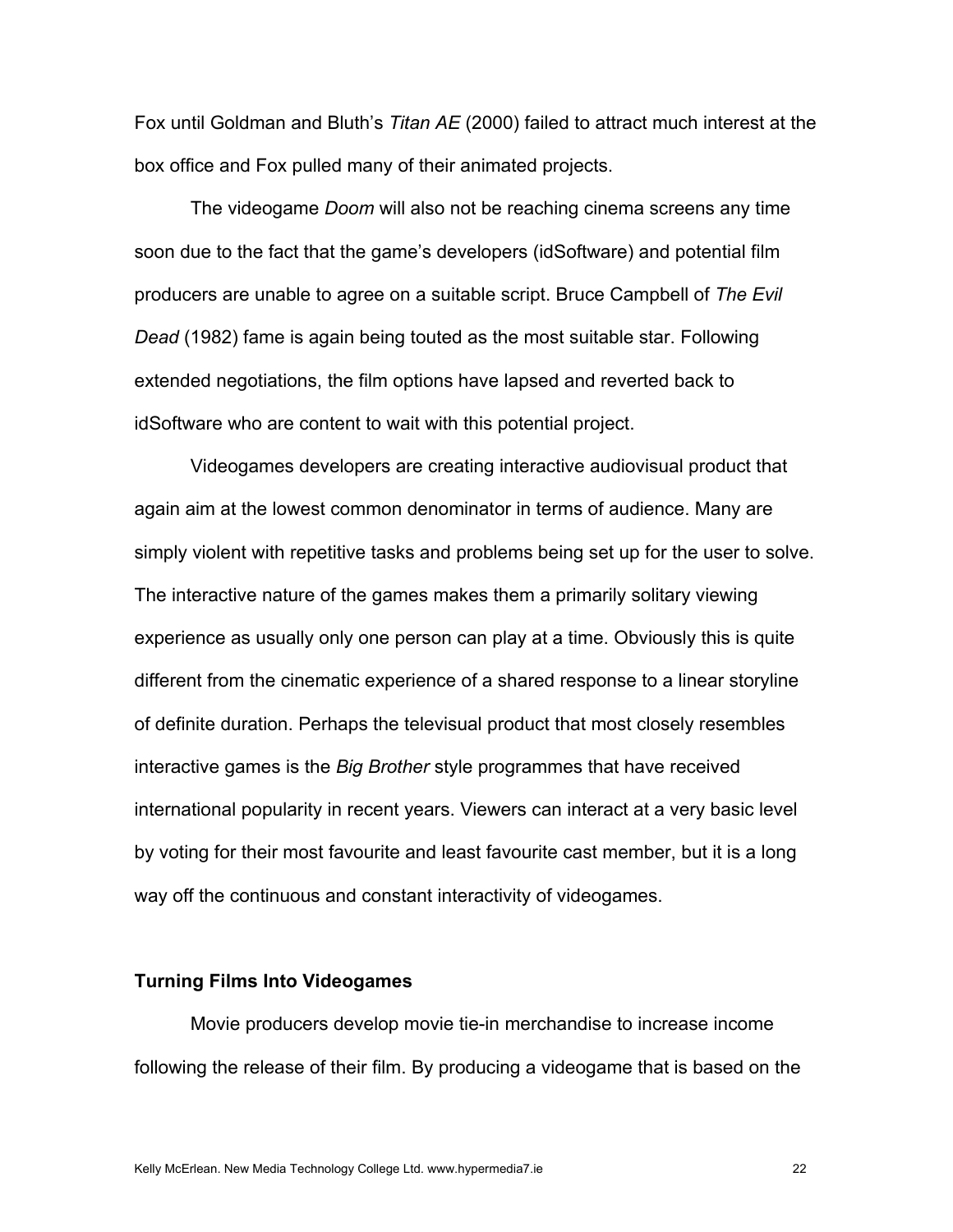film they can increase the lifespan of the movie in the consciousness of the general public. The games may follow the same storyline as the movie or act as a prequel or sequel to the movie. A well-designed game will develop its own audience through interactive storylines and playability. Some games such as *The Terminator* are simply shoot-em-ups with a film-based front-end. Others such as *Starfighter* (based on Star Wars) introduce new game play and user interface. Interplay and Shiny Entertainment will develop interactive entertainment projects for current and future interactive gaming platforms based on the sequels to Warner Bros. *The Matrix*. The original film contained a large amount of CGI and slow motion effects so it is an ideal product to make the transition from film to game. The DVD *The Matrix Revisited* allowed the audience to see behind-the-scenes footage of effects production and Woo-Ping Yuen's martial arts choreography on the film and this will be reflected in the game's ability to replay gaming sequences in 'slow-motion'.

*Spider-Man* (2002) movie will have a videogame companion upon its release. Two Activision Spider-Man games already existed for the PlayStation 1, but this third game will be specifically for the PlayStation 2 and will be based on the new movie. To extend the storyline potential of the game there will be several new characters appearing who will not be in the film. This may be an unusual example of a games company working closely with the makers of the film. If the new characters prove to be popular in the game then they will most likely feature in the inevitable sequel.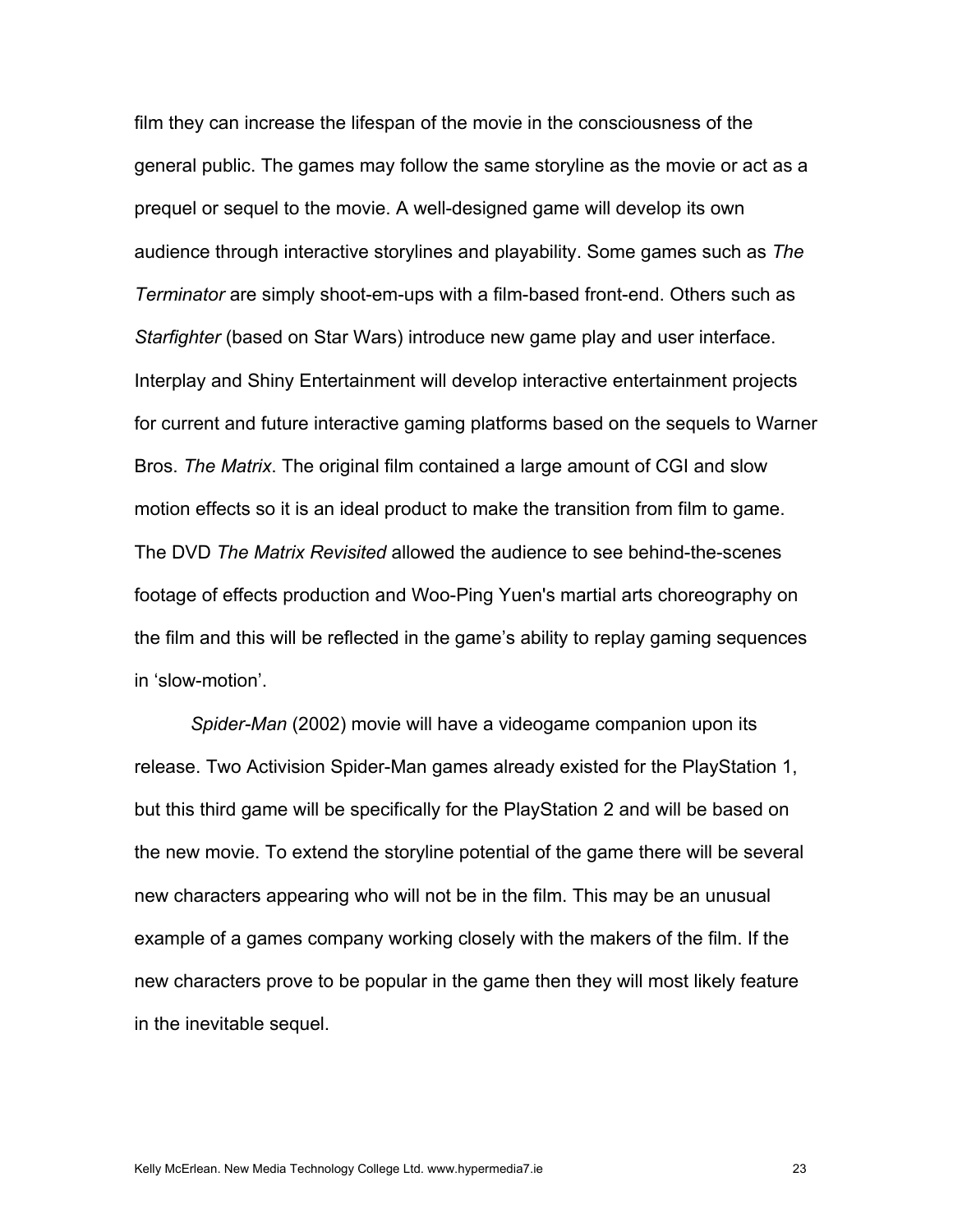Usually, games development companies produce most film-related titles separately from the actual film production team. While the games industry has many similarities to the film production industry, the products they create are different in several important ways. The most obvious is the interactive element of game play that does not yet exist in feature films. The player can manipulate characters whereas the cinema audience has no control over the narrative outcome.

 Action Director John Woo has teamed with Producer Terence Chang, Digital Dream Studios and Rainbow Studios to form Digital Rim Inc. This company will bring together a wide range of creative, technological, marketing and business talent to produce and distribute, among other things, video games. Games will be developed for PlayStation 2 and Microsoft's X-Box. One of the first titles will be the *John Woo Action Game Series 1*. This high-profile of the director/producer team will ensure that the games will receive significant marketing budgets, but it remains to be seen if their use of interactive gaming technologies is as innovative as their use of digital film production equipment. The Editor creates the attractive element of Woo's films such as the balletic choreography of the action sequences in postproduction. In games design there is no editor to add a touch of finesse to fastpaced sequences, it's all down to the first-person player.

Fox Interactive has developed a game based on the *Aliens* movie franchise titles. *Aliens: Colonial Marines* will incorporate 'the sort of creepy hall-crawls and atmospheric radio chatter that made Cameron's film suspenseful' (Nunziata, 2001). This is an interesting move to retain the elements of the original movie that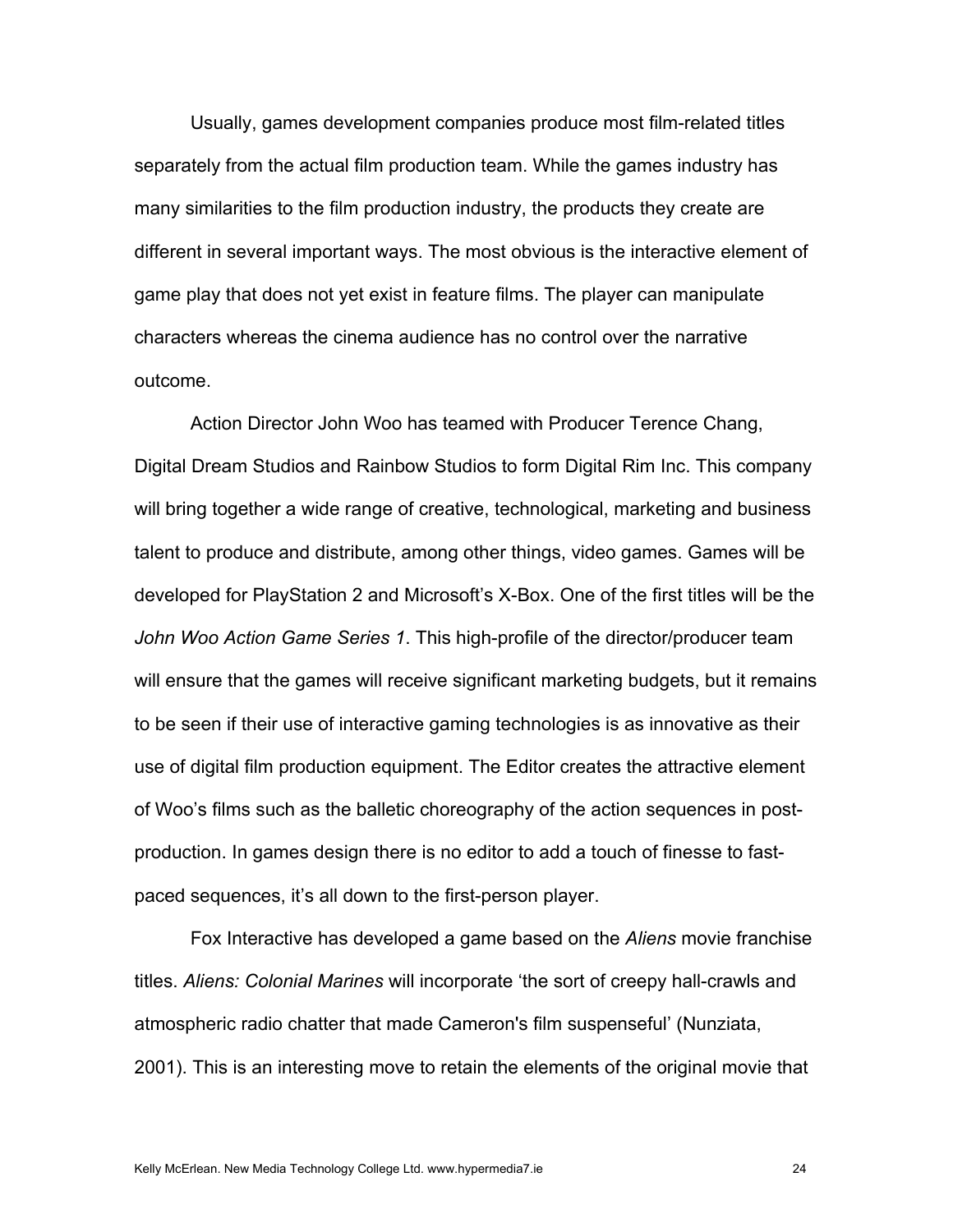made it successful, the build-up of tension and increased anxiety that define those calm moments before the storm. The visual aesthetic and audio accompaniment are well known to Aliens fans and therefore the game should provide many recognisable motifs to ease the transition from film to game.

The most ambitious multiplayer game being developed to run online is called *Stars Wars Galaxies* and is being produced by Sony Online Entertainment and the LucasArts Entertainment Company. The game's playing style will be MMORPG, which stands for Massively Multiplayer Online Role-Playing Game. Players will be able to personalise their character and travel between the Star Wars worlds as a bounty hunter, trader and even a Jedi. Interplanetary travel, nonplayer characters, playable species and space combat will also be possible in future versions of the game. The developers aim to create a digital world where hard-core gamers and somewhat less-intensive participants can compete with each other. The sheer size of the game and the legion of Star Wars fans that have probably been waiting many years for such an opportunity to exist in this world will surely guarantee success. In fact, it will probably lead to many dysfunctional types who will become increasingly unable to compete in the real world, never mind the virtual one.

## **Conclusion**

The virtual film game is available to all. Contemporary audiences are being asked to participate in the development of film and television narratives via interactive media. The media employed for distribution range from WebTV to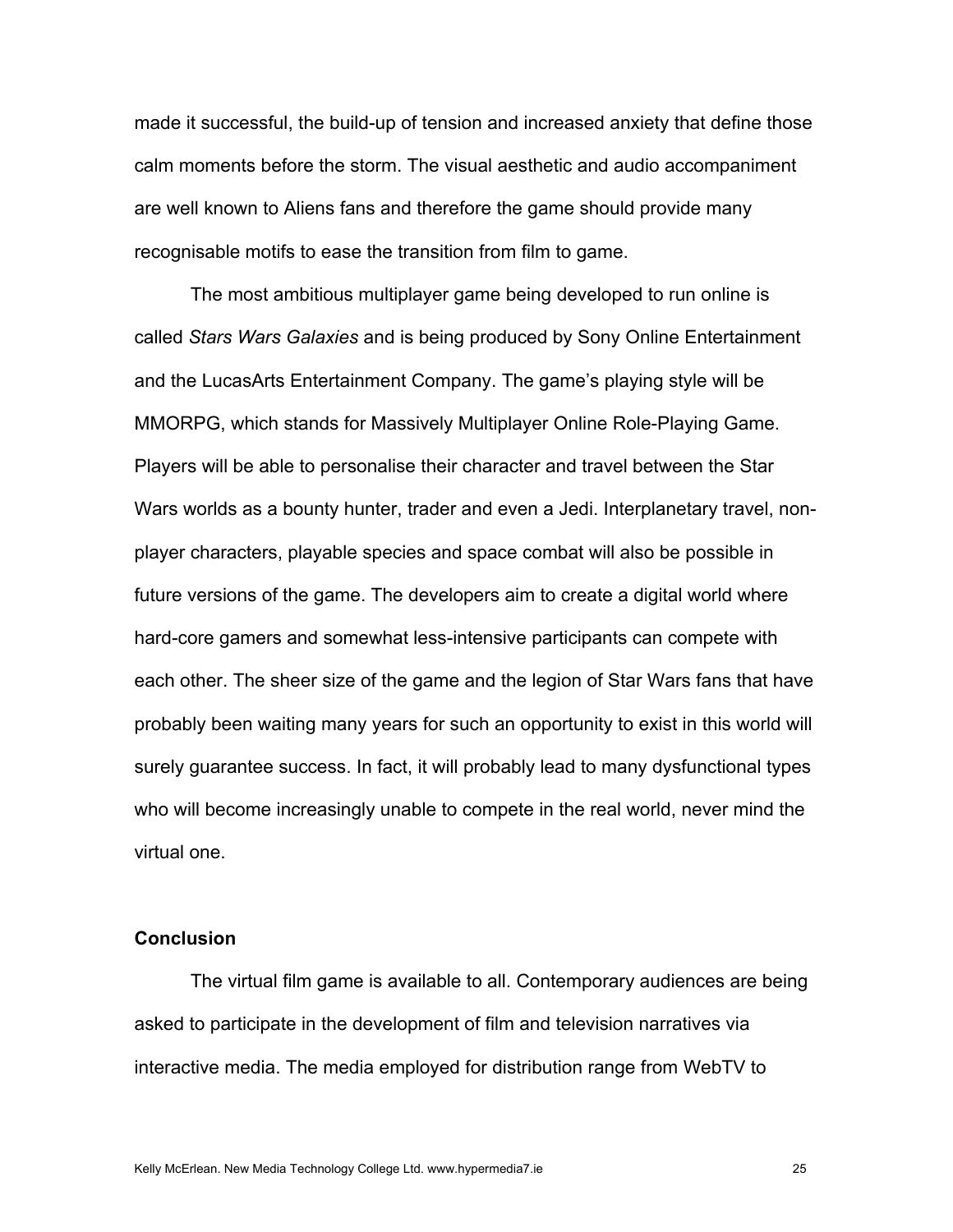hand-held consoles. The public's increasing proclivity for interactive content is driving the sophistication of the technology.

In the past new technologies were presented as high-spec boxes, selfcontained units that would change our lives. The Moxi Media Centre shows that we are still looking for these self-contained units that will change our lives and hopefully realise our sophisticated (if unpractical) vision of the future. Yet the consumer always tires of looking at the same box and its features. Future technologies will need to be less hardware-based and more software-driven. This will enable updates and improvements to be made, and new features added to existing systems that have already been purchased. This can already be seen with satellite TV where consumers can add channels when they require them. PC manufacturers have begun to build much of the functionality of the machines into the software instead of the hardware, which has helped to reduce hardware obsolescence.

In the future audiences will be rewarded for their participation and attention, not for the purchase of technology boxes. Future advances in technology will be integrated into existing home-based systems remotely, without the knowledge of the audience. For their part, the audience will be expected to 'play the game' and the studios will monitor their activities to develop marketing campaigns for the individual, the street, the town and the region. The more interested the audience is in the game, product and medium, the more information will be made available to the studio. Selling this marketing information will generate more revenue than the direct sale of audiovisual product ever could.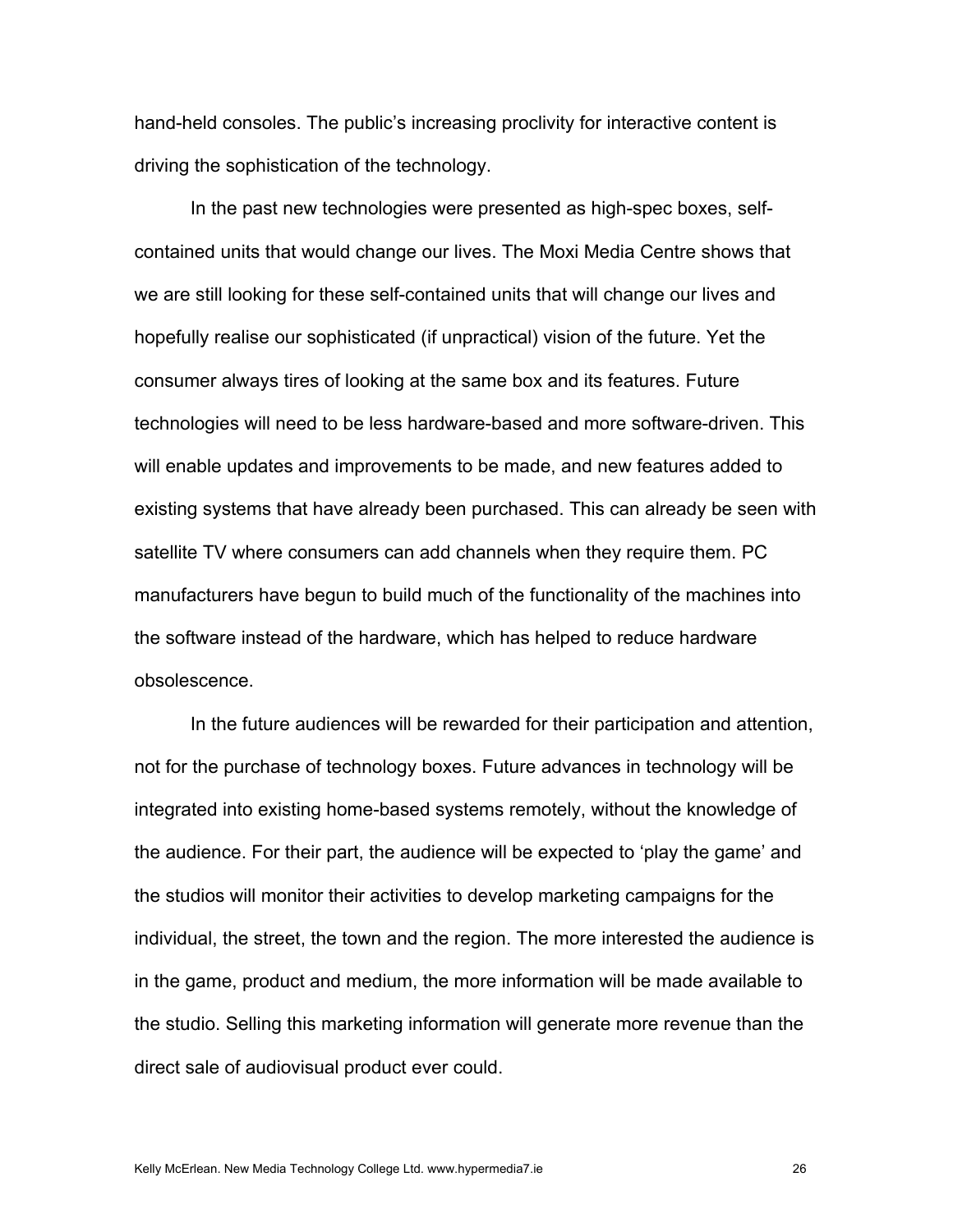### **Bibliography**

- Cooke, C. (2001) 'Digital Deluge. Low budget filmmaking is here to stay and some directors love it', in *Sight & Sound* October 2001. British Film Institute.
- Edmonds, C. *The Game Within the Game Within the Game.* On-line. Available HTTP: http://www.hsbr.net/columns/blueduck/19980222.01.hsbr (1998)
- Fabrikant, G. (1995) 'Blockbuster seeks to flex its muscles abroad', in *The New York Times* 23 October 1995. New York.
- Herman, E. & McChesney, R. (1997) *The Global Media The Missionaries of Global Capitalism*. Cassell.
- Impossible, J. *Ipso Facto Impossibilis*. On-line. Available HTTP: http://www.hsbr.net/columns/jimmy/19990419.01.hsbr (1999)
- Keen, A. *HSX Openers In A Conkshell: Over Analyzing and Campaigning*. On-line. Available HTTP: http://www.hsbr.net/columns (2000)
- Levy, S. *A Couch Potato's Digital Dream*. Newsweek. On-line. Available HTTP: http://www.msnbc.com/news (2002)
- Mermel, D. (2001) 'Cutting Deep. The Pro's Final Cut Pro System', in *Res Magazine* Vol. 4 No. 4 July / Aug 2001, Res Media Group.
- Miller, T. *The Cinemeconomist's Concepts The Time Value of Money*. On-line. Available HTTP: http://www.hsbr.net/columns/tmiller/concepts/time.hsbr (2000)
- Nunziata, N. *Of Producers and Polygons*. On-line. Available HTTP: http://www.chud.com (December 2001).